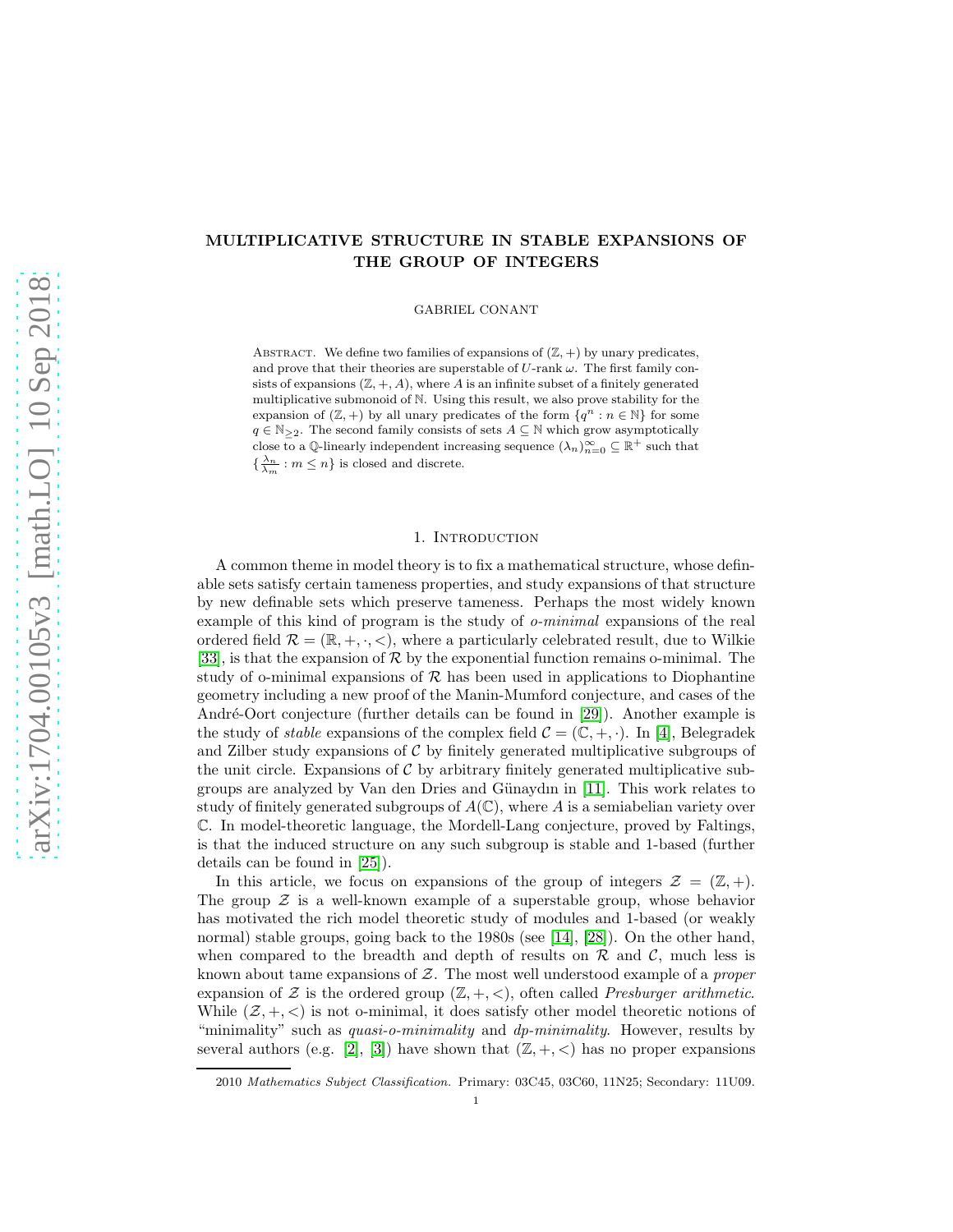satisfying these tameness properties (or even several weaker properties, e.g. [\[10\]](#page-18-6)). Thus, for expansions of  $(\mathbb{Z}, +, <)$ , the best possible hope for a nontrivial research program would seem to be in the setting of NIP theories. For instance, in [\[26\]](#page-18-7), Point obtains striking quantifier elimination results for expansions of  $(\mathbb{Z}, +, <)$  by various sparse sequences, which allows one to conclude the expansions are NIP [\[1\]](#page-18-8).

Being a totally ordered structure,  $(\mathbb{Z}, +, <)$  is not stable. A surprising fact is that, after its canonization in the 1980's as a foundational example of a stable group, there was no known example of a proper stable expansion of  $Z$ . This remained the case until 2014, when Palacín-Sklinos  $[23]$  and Poizat  $[27]$  independently gave the first examples, which included the expansions  $(\mathbb{Z}, +, q^{\mathbb{N}})$  where  $q \in \mathbb{N}_{\geq 2}$  and  $q^{\mathbb{N}} = \{q^n : n \in \mathbb{N}\}.$  The examples in [\[23\]](#page-18-9) and [\[27\]](#page-19-3) were generalized by the author [\[9\]](#page-18-10) to the class of *geometrically sparse* subsets of  $\mathbb{Z}$ , which is a robust class of sets whose growth rate is "at least geometric" in a fairly strong sense (see Definition [4.3\)](#page-12-0). Independently of [\[9\]](#page-18-10), the examples from [\[23\]](#page-18-9) and [\[27\]](#page-19-3) were also generalized by Lambotte and Point [\[18\]](#page-18-11), who prove stability for certain families of expansions of  $Z$  overlapping nontrivially with those studied in [\[9\]](#page-18-10). In many of these examples of proper stable expansions of Z by a single subset  $A \subseteq \mathbb{Z}$ , the set A is inherently multiplicative in the sense that its asymptotic behavior is dominated by the powers of a fixed real number  $\lambda > 1$ . A specific example is the Fibonacci sequence,  $(F_n)_{n=0}^{\infty}$ , which satisfies  $|F_n - \frac{1}{\sqrt{n}}|$  $\frac{1}{5}\phi^n \leq 1$  for all  $n \in \mathbb{N}$ , where  $\phi$  is the golden ratio.

In this article, we generalize this multiplicative nature of proper stable expansions of  $Z$  in two broad ways. First, we view the original examples of Palacín-Sklinos and Poizat as expansions of  $\mathcal Z$  by cyclic multiplicative submonoids of  $\mathbb Z^+$ . Our first result is the following generalization.

**Theorem [3.1.](#page-5-0)** Let  $\Gamma$  be a finitely generated multiplicative submonoid of  $\mathbb{Z}^+$ . If  $A \subseteq \Gamma$  is infinite then  $(\mathbb{Z}, +, A)$  is superstable of U-rank  $\omega$ .

So, one the one hand, we find a commonality to the study of stable expansions of  $\mathcal{C} = (\mathbb{C}, +, \cdot)$  and the work of Van den Dries and Günaydın [\[11\]](#page-18-1) mentioned above. Indeed, the main non-model-theoretic tool in the proof of Theorem [3.1](#page-5-0) is a result from algebraic number theory, due to Evertse, Schlickewei, and Schmidt [\[12\]](#page-18-12), which gives bounds on the number non-degenerate solutions to linear equations in finitely generated multiplicative subgroup of  $(\mathbb{C}^*, \cdot)$  (see Fact [3.4\)](#page-6-0). There are many results of this kind, going back to Schmidt's Subspace Theorem [\[30\]](#page-19-4), and this behavior in multiplicative groups has many names (e.g. the Mann property or Mordell-Lang property in [\[11\]](#page-18-1); and Lang type in [\[25\]](#page-18-2)). On the other hand, there is a stark difference in Theorem [3.1](#page-5-0) in that a stable expansion can be obtained using *any* arbitary subset of Γ. This is not the case in expansions of  $\mathcal C$  since, for example,  $(\mathbb{C}, +, \cdot, 2^{\mathbb{Z}})$  is stable by [\[11\]](#page-18-1), while  $(\mathbb{C}^+, \cdot, 2^{\mathbb{N}})$  is unstable since the ordering on  $2^{\mathbb{N}}$ is definable. Stability for the expansion of  $\mathcal Z$  by arbitrary subsets of  $\Gamma$  also allows us to obtain new examples of stable expansions of  $\mathcal Z$  by many unary predicates.

**Theorem [3.16.](#page-11-0)** For any integers  $q_1, \ldots, q_d \geq 2$ ,  $(\mathbb{Z}, +, q_1^{\mathbb{N}}, \ldots, q_d^{\mathbb{N}})$  is superstable of U-rank  $\omega$ . Therefore  $(\mathbb{Z}, +, (q^{\mathbb{N}})_{q \geq 2})$  is stable.

Theorem [3.1](#page-5-0) yields another new phenomenon in stable expansions of  $Z$ . In particular, call a set  $A \subseteq \mathbb{Z}^+$  lacunary if  $\limsup_{n \to \infty} \frac{a_{n+1}}{a_n}$  $\frac{n+1}{a_n} > 1$ , where  $(a_n)_{n=0}^{\infty}$ is an increasing enumeration of A. The sets considered in [\[9\]](#page-18-10), [\[18\]](#page-18-11), [\[23\]](#page-18-9), and [\[27\]](#page-19-3) are all lacunary (although there are examples where the lim sup is as close to 1 as desired). So this motivates the question, asked in [\[9\]](#page-18-10) and [\[18\]](#page-18-11), of whether there is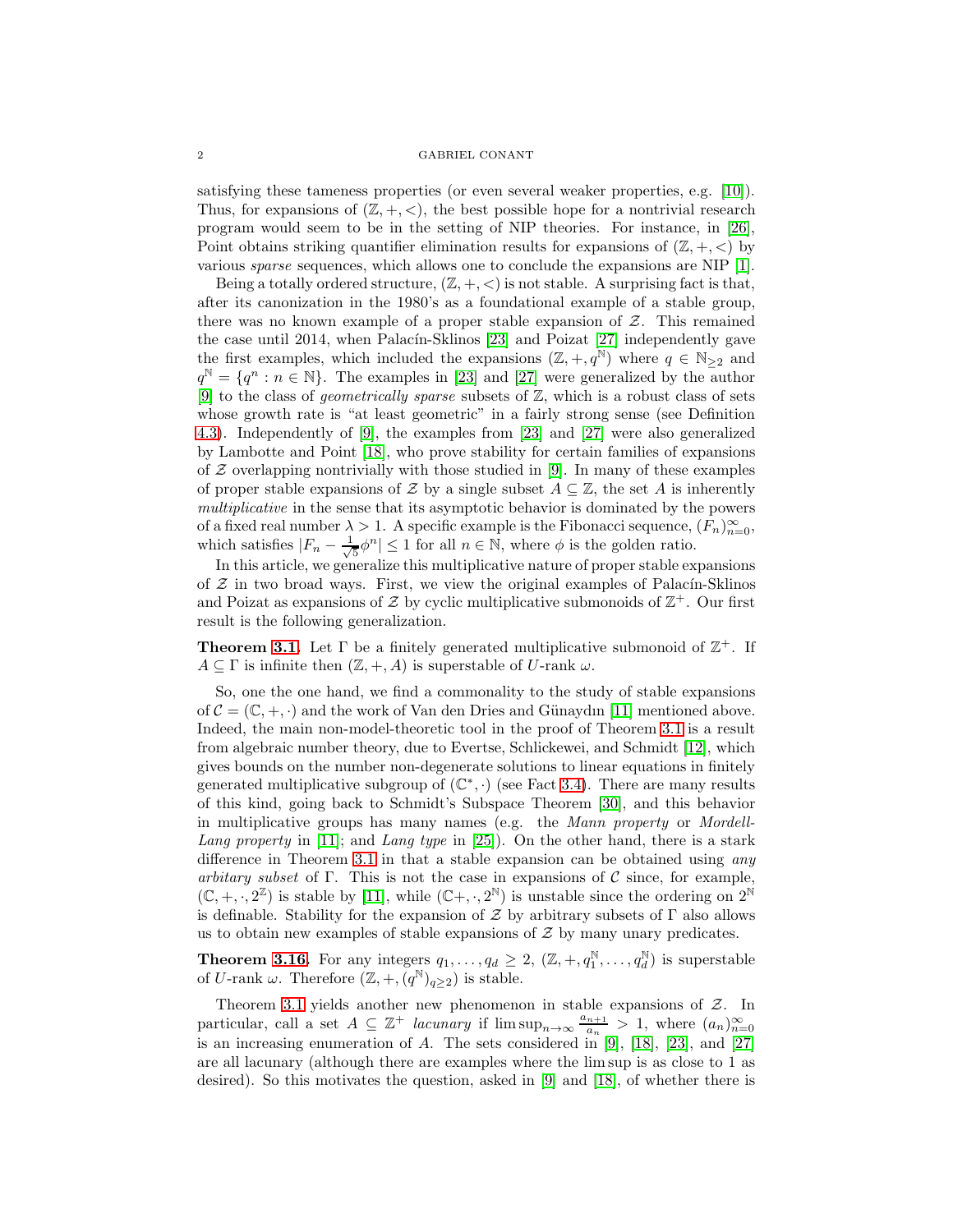a stable expansion of  $\mathcal Z$  by a non-lacunary subset of  $\mathbb Z^+$ . Theorem [3.1](#page-5-0) produces such examples since, by Furstenburg [\[13\]](#page-18-13), a finitely generated submonoid  $\Gamma$  of  $\mathbb{Z}^+$ is non-lacunary whenever there are  $a, b \in \Gamma$  such that  $\log_b a$  is irrational.

On the other hand, all known *unstable* expansions of the form  $(\mathbb{Z}, +, A)$ , with  $A \subseteq$  $\mathbb{Z}^+$ , satisfy lim inf $_{n\to\infty}$   $\frac{a_{n+1}}{a_n}$  $\frac{n+1}{a_n} = 1$  (e.g. the primes or perfect squares). In Theorem [4.8,](#page-12-1) we give an example of an unstable expansion  $(\mathbb{Z}, +, A)$  such that  $\lim_{n\to\infty} \frac{a_{n+1}}{a_n}$  $\overline{a_n}$ exists and is strictly greater than 1 (in particular  $A_q := \{q^n + n : n \in \mathbb{N}\}\$  where  $q \geq 2$ ). This example provides new information about the asymptotic behavior of sets  $A \subseteq \mathbb{Z}^+$ , which produce stable expansions of  $\mathcal{Z}$ . In [\[9\]](#page-18-10), this is formulated using the notion of a *geometric sequence*, which we define to be a strictly increasing sequence  $(\lambda_n)_{n=0}^{\infty}$  in  $\mathbb{R}^+$  such that  $\{\frac{\lambda_m}{\lambda_n} : n \leq m\}$  is closed and discrete (e.g.  $\lambda_n = b^n$ ) for some  $b \in \mathbb{R}^{>1}$ ). The main result of [\[9\]](#page-18-10) is that, for  $A = (a_n)_{n=0}^{\infty} \subseteq \mathbb{Z}$ , if  $|a_n - \lambda_n|$ is  $O(1)$  for some geometric sequence  $(\lambda_n)_{n=0}^{\infty}$ , then  $(\mathbb{Z}, +, A)$  is stable. While this notion of a geometric sequence is a robust way to describe the nature of stable expansions of  $\mathcal{Z}$ , the examples in [\[18\]](#page-18-11) show that  $O(1)$  can be relaxed in some cases. On the other hand, the example in Theorem [4.8](#page-12-1) shows that  $O(1)$  cannot even be weakened to  $O(n)$  in general. Thus, our last main result is that  $O(1)$  can be weakened substantially if we impose further restrictions on the geometric sequence.

**Theorem [4.13.](#page-14-0)** Fix  $B = (b_n)_{n=0}^{\infty} \subseteq \mathbb{Z}$  and a Q-linearly independent geometric sequence  $(\lambda_n)_{n=0}^{\infty}$  such that  $|b_n - \lambda_n|$  is  $o(\lambda_n)$ . For any finite  $F \subseteq \mathbb{Z}$  and infinite  $A \subseteq B + F$ ,  $(\mathbb{Z}, +, A)$  is superstable of U-rank  $\omega$ .

A concrete family of examples covered by this theorem, which are straightforward but still illustrate the flexibility of the statement, is as follows. Fix algebraically independent reals  $\tau_1, \ldots, \tau_k > 1$  and construct a sequence  $(\lambda_n)_{n=0}^{\infty}$  by setting  $\lambda_0 =$  $\tau_1$  and  $\lambda_{n+1} = c_n \tau_{i_n} \lambda_n$ , where  $c_n \in \mathbb{Z}^+$  and  $i_n \in \{1, ..., k\}$  are arbitrary. Finally, pick  $g: \mathbb{N} \to \mathbb{R}^+$  such that  $g(n)$  is  $o(\tau^n)$ . Then the set  $B = \{\llbracket \lambda_n + g(n) \rrbracket : n \in \mathbb{N}\}\$ satisfies the assumptions of Theorem [4.13](#page-14-0) (where  $\lVert \cdot \rVert$  denotes integer part). This theorem also generalizes a result of [\[18\]](#page-18-11), which covers the case when  $A = B$  is eventually periodic modulo any fixed  $m > 0$ , and  $\lambda_n = \alpha \tau^n$  for some real number  $\alpha > 0$  and transcendental  $\tau > 1$ .

To prove the theorems above, we use the same strategy from [\[9\]](#page-18-10), [\[18\]](#page-18-11), and [\[23\]](#page-18-9) for showing that an expansion of  $(\mathbb{Z}, +)$  by some fixed unary predicate is stable. Loosely speaking, we apply work of Casanovas and Ziegler [\[7\]](#page-18-14) to show that stability of the expansion reduces to stability of the induced structure on the new predicate, and then we show that this induced structure is interpretable in a more familiar stable structure (see, e.g., Theorem [3.11\)](#page-8-0). This general strategy is explored in [\[9\]](#page-18-10) in the setting of expansions of U-rank 1 structures (e.g.  $(\mathbb{Z}, +)$ ), and by quoting the work done there we will circumvent most model-theoretic considerations in the proofs (see Section [2](#page-2-0) and, especially, Corollary [2.14\)](#page-5-1).

Acknowledgements. I would like to thank John Baldwin, Françoise Point, and Pierre Simon for fruitful discussion; and also the referee for remarks and corrections. Special thanks to Chris Laskowski for several helpful suggestions and comments on an earlier draft.

# 2. Induced structure and stability

<span id="page-2-0"></span>In this section, we summarize the strategy (briefly outlined in Section [1\)](#page-0-0) for proving stability of structures of the form  $(\mathbb{Z}, +, A)$ , where  $A \subseteq \mathbb{Z}$ . For background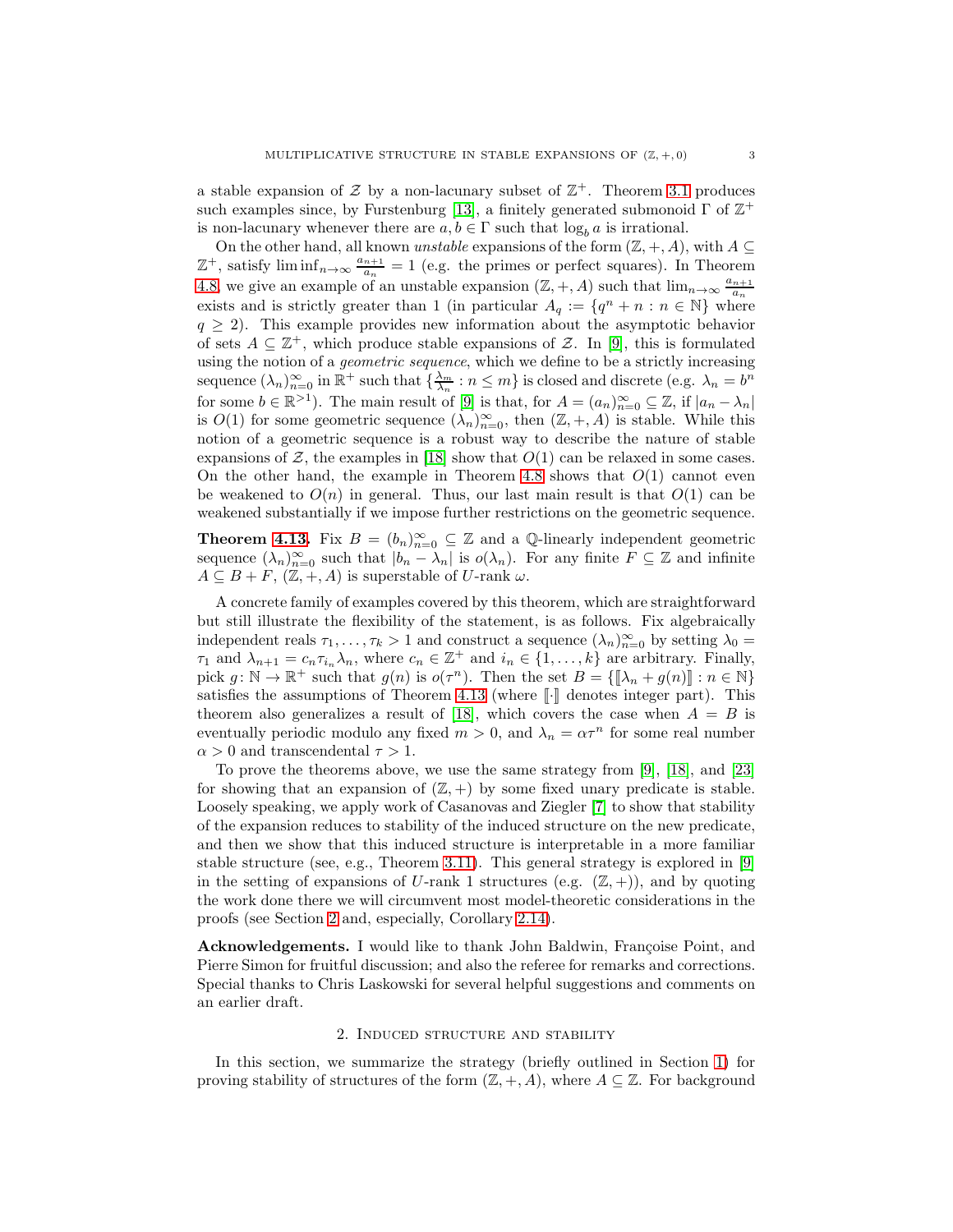on basic first-order logic, including the notions of a first-order structure and definable sets in such a structure, we refer the reader to [\[20\]](#page-18-15). For background on stability in first-order model theory, see [\[24\]](#page-18-16). For the reader unfamiliar with this topic, we briefly, but emphatically, say that stability is one of the first and most important notions of "tameness" in first-order structures, and the properties found in stable structures have motivated most of modern research in the field of model theory. For instance, in stable structures, one finds a kind of paradise of good behavior, including a canonical notion of independence and dimension for definable sets, as well as any hope of classifying elementarily equivalent structures in higher cardinalities.

**Definition 2.1.** Given a first order  $\mathcal{L}$ -structure M, with universe M, let  $\mathcal{L}^{\mathcal{M}}$  be the relational language consisting of, for any  $n \geq 1$ , an *n*-ary relation  $R_X(\bar{x})$  for every  $\mathcal{M}$ -definable  $X \subseteq M^n$ . Given  $A \subseteq M$ , the  $\mathcal{M}$ -induced structure on A, denoted  $A^{\mathcal{M}}$  is  $\mathcal{L}^{\mathcal{M}}$ -structure with universe A such that, for each M-definable  $X \subseteq M^{n}$ , the relation  $R_X(\bar{x})$  is interpreted in  $A^{\mathcal{M}}$  as  $A^n \cap X$ .

Next, we set notation for expansions of  $\mathcal{Z} = (\mathbb{Z}, +, 0)$ .

**Definition 2.2.** Given a sequence  $(A_i)_{i\in I}$  of subsets of Z, let  $\mathcal{Z}(A_i)_{i\in I}$  denote the expansion of  $(\mathbb{Z}, +)$  obtained by adding a unary predicate for each  $A_i$ .

<span id="page-3-1"></span>**Remark 2.3.** We will deal with many structures of the form  $A^{\mathcal{Z}}$ , where  $A \subseteq \mathbb{Z}$ . Thus we recall that  $X \subseteq \mathbb{Z}^n$  is  $\mathcal{Z}\text{-}$  definable if and only if it is in the Boolean algebra generated by cosets of subgroups of  $\mathbb{Z}^n$ . This follows from Presburger's work on Th $(\mathcal{Z})$  (see, e.g., [\[15,](#page-18-17) Lemma 1.9 & Fact 1.10]).

Definition 2.4. [\[9\]](#page-18-10) Fix  $A \subseteq \mathbb{Z}$ .

- (1) Given  $n \geq 0$ , set  $\Sigma_n(A) = \{a_1 + \ldots + a_k : k \leq n, a_1, \ldots, a_k \in A\}.$
- (2) A is sufficiently sparse if, for all  $n \geq 0$ ,  $\Sigma_n(\pm A)$  does not contain a nontrivial subgroup of  $\mathbb{Z}$  (where  $\pm A := \{x \in \mathbb{Z} : |x| \in A\}$ ).

For sufficiently sparse sets, stability of  $\mathcal{Z}(A)$  is intimately tied to stability of  $A^{\mathcal{Z}}$ . as detailed by the following fact. This result, which relies heavily on [\[7\]](#page-18-14), is proved by adapting techniques in [\[23,](#page-18-9) Section 2], which considers the case  $A = q^{\mathbb{N}}$ . The full proof is given in [\[9,](#page-18-10) Theorems  $2.11 \& 4.5$ ].

<span id="page-3-0"></span>Fact 2.5. Suppose  $A \subseteq \mathbb{Z}$  is sufficiently sparse. Then  $\mathcal{Z}(A)$  is stable if and only if  $A^{\mathcal{Z}}$  is stable. Moreover,  $U(\mathcal{Z}(A)) \leq U(A^{\mathcal{Z}}) \cdot \omega$ .

In the above statement, the U-rank of a structure is ordinal valued and the expression  $U(A^{\mathcal{Z}}) \cdot \omega$  refers to standard multiplication of ordinals. We will not need to deal directly with the definition of U-rank in this paper. For the reader unfamiliar with U-rank, we recall that in a stable first-order structure  $\mathcal{M}$ , the geometry of definable sets is controlled by an abstract notion of independence called "nonforking", which generalizes linear independence in vector spaces and algebraic independence in fields. One way to measure the complexity of nonforking independence in stable structures is with a rank function on types called U-rank; and a structure is *super*stable when the rank of types in one variable is uniformly bounded by an ordinal. Fact [2.5](#page-3-0) provides an upper bound on the U-rank of  $\mathcal{Z}(A)$  in terms of the U-rank of  $A^{\mathcal{Z}}$ . For the sets A considered here, the U-rank of  $A^{\mathcal{Z}}$  will always be 1 (see Proposition [3.9\)](#page-7-0), and so this will yield an upper bound of  $\omega$  for the U-rank of the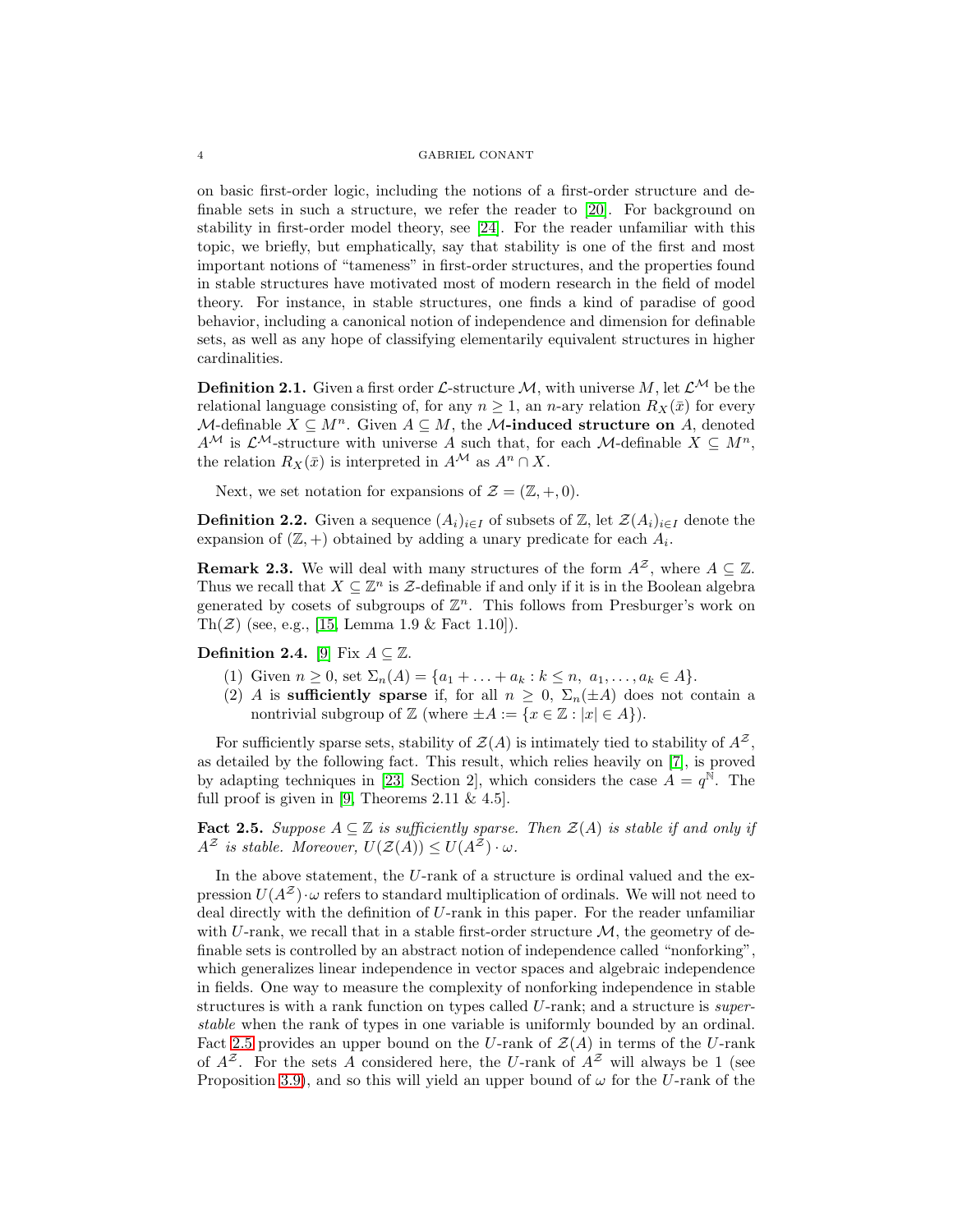structures  $\mathcal{Z}(A)$  considered in this paper. To see that the rank is exactly  $\omega$ , we will apply the following result of Palacín and Sklinos [\[23\]](#page-18-9).

<span id="page-4-1"></span>**Fact 2.6.**  $(\mathbb{Z}, +)$  has no proper stable expansions of finite U-rank.

We will apply this fact several times in conclude that certain expansions of  $\mathcal Z$  are proper expansions. In each case, the expansion in question will be proper because of the following observation, which is immediate from Remark [2.3.](#page-3-1)

**Proposition 2.7.** Suppose  $A \subseteq \mathbb{Z}$  is infinite and either bounded below or bounded above. Then A is not definable in Z.

We now set some terminology concerning expansions and reducts requiring a change of universe. Throughout the paper, definable always means with parameters.

**Definition 2.8.** Let  $M$  and  $N$  be structures with universes M and N, respectively. Then M is a **virtual reduct** of N if there is a bijection  $f: M \to N$  such that the image under f of any M-definable set is N-definable. In this case,  $N$  is a virtual expansion of M. If M is a virtual reduct of N via f, and N is a virtual reduct of M via  $f^{-1}$ , then M and N are **interdefinable via** f. When  $M = N$  and f is the identity, we omit "virtual", "virtually", and "via  $f$ " from the previous notions.

Throughout the the paper, we will use the following notation.

Notation 2.9. Given an integer  $n \geq 1$ , let  $\equiv_n$  denote the binary relation on integers given by equivalence modulo *n*, and let  $[n] := \{1, \ldots, n\}$ . Given complex numbers  $z_1, \ldots, z_n, w \in \mathbb{C}$ , we write  $z_1 + \ldots + z_n = w$  if  $z_1 + \ldots + z_n = w$  and  $\sum_{i\in I} z_i \neq 0$  for all proper nonempty  $I \subseteq [n]$ .

For the subsets  $A \subseteq \mathbb{N}$  shown to be stable in [\[9\]](#page-18-10), [\[18\]](#page-18-11), and [\[23\]](#page-18-9), most of the difficulty in analyzing  $A^Z$  comes from the induced structure from linear equations.

**Definition 2.10.** Given  $A \subseteq \mathbb{Z}$ , let  $A_0^{\mathbb{Z}}$  be the reduct of  $A^{\mathbb{Z}}$  to relations of the form  $\{\bar{a} \in A^k : c_1 a_1 + \ldots + c_k a_k = r\}$  where  $k \ge 1, r \in \mathbb{Z}$ , and  $\bar{c} \in \{-1, 1\}^k$ .

<span id="page-4-0"></span>**Proposition 2.11.** Given  $A \subseteq \mathbb{Z}$ ,  $A^{\mathbb{Z}}$  is interdefinable with the expansion of  $A_0^{\mathbb{Z}}$ by unary predicates of the form  $A \cap (n\mathbb{Z} + r)$  for  $0 \le r < n$ .

*Proof.* Most of this is implicit in  $[23]$ ,  $[18]$ , and  $[9]$ , and so we only sketch the argument. Let  $\mathcal A$  be the expansion of  $A_0^{\mathcal Z}$  by unary predicates for sets of the form  $A \cap (n\mathbb{Z} + r)$ , for  $0 \leq r < n$ . By the characterization of definable sets in  $\mathcal Z$  from Remark [2.3,](#page-3-1) we can describe  $A^{\mathcal{Z}}$  as the structure with universe A and relations for sets of the form  $A^k \cap X$ , where  $X \subseteq \mathbb{Z}^k$  is of one of the following forms:

(i)  $X = \{ \bar{a} \in A^k : c_1 a_1 + \ldots + c_k a_k = r \}$  where  $k \geq 1, r \in \mathbb{Z}$ , and  $\bar{c} \in \mathbb{Z}^k$ ; or

(*ii*) 
$$
X = \{ \bar{a} \in A^k : c_1 a_1 + \ldots + c_k a_k \equiv_n r \}
$$
 where  $k \ge 1, 0 \le r < n$ , and  $\bar{c} \in \mathbb{Z}^k$ .

We want to show any such set is definable in  $A$ . Clearly (since we have equality in the language), we may assume  $\bar{c} \in \{-1,1\}^k$  (this reduction is mainly done for convenience later). It is also straightforward to show that any set  $X$  of type  $(ii)$ is definable from the unary predicates  $A \cap (n\mathbb{Z} + r)$  for  $0 \leq r < n$  (see also [\[9,](#page-18-10) Proposition 5.2.]). So suppose X is type  $(i)$ . Then

$$
X = \{\bar{a} \in A^k : c_1 a_1 + \ldots + c_k a_k = r\}
$$

$$
\cup \bigcup_{\emptyset \neq I \subsetneq [k]} \left\{\bar{a} \in A^k : \sum_{i \in I} c_i a_i = 0 \text{ and } \sum_{i \in [k] \setminus I} c_i a_i = r\right\}.
$$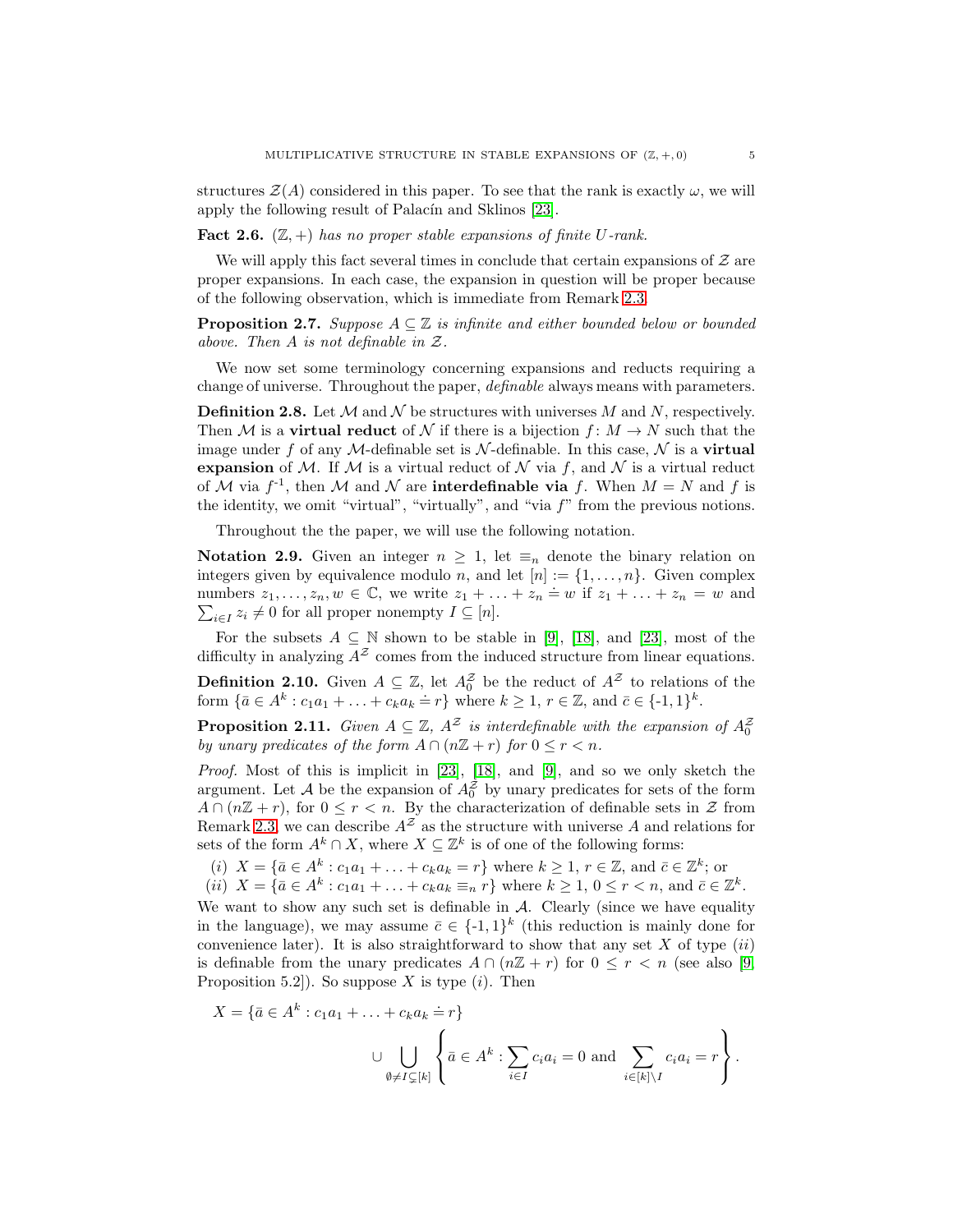Working by induction on k, we see that X is definable in  $\mathcal{A}$ .

For us, the key point of the previous proposition is that, given  $A \subseteq \mathbb{Z}$ ,  $A^{\mathcal{Z}}$  is an expansion of  $A_0^2$  by unary predicates. In general, expanding a structure by unary predicates can certainly affect stability of that structure (e.g. the expansion of  $Z$ by N is unstable). However, for the sets  $A \subseteq \mathbb{Z}$  considered here, we will show that the induced structure  $A_0^2$  has the property that any expansion of  $A_0^2$  by unary predicates is stable of U-rank 1. This will be extremely useful, as it will allow us to entirely ignore the extra induced structure in  $A<sup>Z</sup>$  from predicates of the form  $A \cap (n\mathbb{Z} + r)$  for  $0 \le r < n$ . Even more, this will allow us to conclude that, for any  $B \subseteq A$ ,  $B^{\mathcal{Z}}$  is also stable. This is formalized by Proposition [2.13](#page-5-2) below.

**Definition 2.12.** A structure M is monadically stable of finite U-rank if the expansion of  $M$  by unary predicates for all subsets of  $M$  is stable of finite  $U$ -rank.

<span id="page-5-2"></span>**Proposition 2.13.** Given  $A \subseteq \mathbb{Z}$ , if  $A_0^{\mathbb{Z}}$  is a virtual reduct of a structure, which is monadically stable of finite U-rank, then, for any  $B \subseteq A$ ,  $B^{\tilde{Z}}$  is monadically stable of finite U-rank.

*Proof.* Fix A as in the statement, and  $B \subseteq A$ . Let A be the expansion of  $A_0^{\mathcal{Z}}$  by unary predicates for all subsets of A, and let  $\beta$  be the same for B. Then  $\mathcal A$  is stable of finite U-rank,  $B$  is definable in  $A$ , and  $B$  is the  $A$ -induced structure on  $B$ . By Proposition [2.11,](#page-4-0)  $B^{\mathcal{Z}}$  is a reduct of  $\mathcal{B}$ .

Altogether, this gives us the main conclusion of this section.

<span id="page-5-1"></span>**Corollary 2.14.** Suppose  $A \subseteq \mathbb{Z}$  is sufficiently sparse and  $A_0^{\mathbb{Z}}$  is a virtual reduct of a structure, which is monadically stable of finite U-rank. For any  $B \subseteq A$ , if B is not definable in  $(\mathbb{Z}, +)$  then  $\mathcal{Z}(B)$  is superstable of U-rank  $\omega$ .

<span id="page-5-3"></span>Proof. Combine Fact [2.5,](#page-3-0) Fact [2.6,](#page-4-1) and Proposition [2.13,](#page-5-2) along with the observation that subsets of sufficiently sparse sets are sufficiently sparse.  $\Box$ 

# 3. Multiplicatively generated sets

The goal of this section is our first main theorem.

<span id="page-5-0"></span>**Theorem 3.1.** Suppose  $\Gamma$  is a finitely generated multiplicative submonoid of  $\mathbb{Z}^+$ , and  $A \subseteq \Gamma$  is infinite. Then  $\mathcal{Z}(A)$  is superstable of U-rank  $\omega$ .

For  $A = q^{\mathbb{N}}$ , stability of  $\mathcal{Z}(A)$  was first shown by Palacín-Sklinos [\[23\]](#page-18-9) and Poizat [\[27\]](#page-19-3). As  $2^N$  is geometrically sparse (see Definition [4.3\)](#page-12-0), the generalization to subsets  $A \subseteq 2^{\mathbb{N}}$  follows from [\[9\]](#page-18-10). We will prove Theorem [3.1](#page-5-0) using the strategy described in Section [2.](#page-2-0) Specifically, to prove some expansion  $\mathcal{Z}(A)$  is stable, we first show that A is sufficiently sparse, and then we interpret the  $\mathcal{Z}$ -induced structure on A.

# 3.1. Multiplicatively generated sets are sufficiently sparse.

**Definition 3.2.** A subset  $\Gamma \subseteq \mathbb{C}^*$  has the **weighted sum property** if for all  $k \geq 1$ there is some  $n \geq 0$  such that, for any  $r \in \mathbb{Z}^+$ , the equation  $x_1 + \ldots + x_k \doteq r$  has at most *n* solutions in  $(\pm \Gamma)^k$ .

Observe that the notation  $\Sigma_n(A)$  generalizes directly to sets  $A \subseteq \mathbb{C}$ . The proof of the next lemma, which is essentially an application of Van der Waerden's Theorem, is a generalization of [\[17,](#page-18-18) Lemma 4] (although the proof is more or less the same).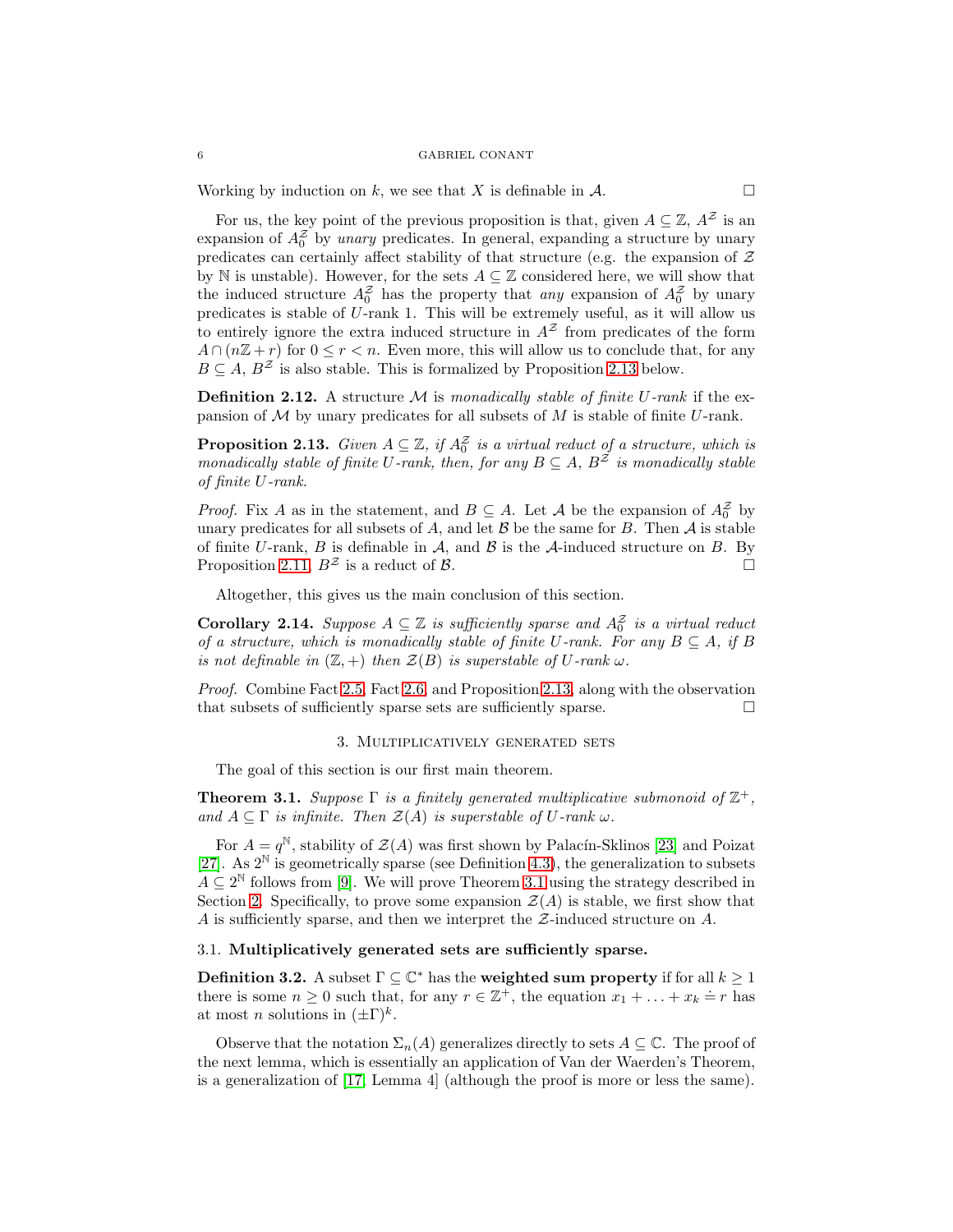<span id="page-6-1"></span>**Lemma 3.3.** If  $\Gamma \subseteq \mathbb{C}^*$  has the weighted sum property then for all  $n \geq 1$ ,  $\Sigma_n(\pm \Gamma)$ does not contain arbitrarily large arithmetic progressions whose common difference is a positive integer.

*Proof.* Given  $k \geq 1$  and  $r > 0$ , let  $\Gamma(k,r) \subseteq (\pm \Gamma)^k$  be the set of solutions to  $x_1 + \ldots + x_k = r$ . We prove the claim by induction on n. Suppose  $n = 1$ . For any arithmetic progression  $(z + td)_{t=0}^k$  in  $\Sigma_1(\pm \Gamma) = \pm \Gamma$ , with  $d \in \mathbb{Z}^+$ , the tuple  $(z + td, -(z + (t-1)d))$  is in  $\Gamma(2, d)$  for all but at most two indices  $t \in [k]$ . Therefore  $\pm\Gamma$  does not contain arbitrarily large arithmetic progressions by assumption. Fix  $n \geq 2$  and suppose we have the result for  $n-1$ . Let m be a bound on the size of an arithmetic progression in  $\Sigma_{n-1}(\pm \Gamma)$ . Given  $r \in \mathbb{Z}^+$ , let  $X(r)$  be the set of elements of  $\pm\Gamma$ , which appear in an element of  $\Gamma(p,r)$  for some  $p \leq 2n$ . By assumption, there is an integer  $c \geq 1$  such that  $|X(r)| \leq c$  for all  $r \in \mathbb{Z}^+$ .

Recall that, given integers  $u, v \geq 1$ , the Van der Waerden number  $W(u, v)$  is the smallest integer  $N$  such that any coloring of  $[N]$  by  $u$  colors contains a monochromatic arithmetic progression of length v. Let  $k = W(2c, m + 1)$ , and suppose  $(z+td)_{t=0}^k$  is an arithmetic progression in  $\Sigma_n(\pm\Gamma)$ , with  $d \in \mathbb{Z}^+$ . For each  $0 \le t \le k$ , fix  $\sigma_t \in (\pm \Gamma)^{\leq n}$  such that  $\sum \sigma_t = z + td$ . For  $1 \leq t \leq k$  we have,

$$
d = z + td - (z + (t - 1)d) = \sum \sigma_t + \sum \sigma_{t-1},
$$

and thus we may find a subtuple  $\mu_t$  of  $(\sigma_t, \sigma_{t-1})$  such that  $\mu_t \in \Gamma(p, d)$  for some  $1 \leq p \leq 2n$ . By construction,  $\mu_t \in X(d)^{\leq 2n}$ . Let  $C = X(d) \times \{0,1\}$  and let  $f: [k] \to C$  such that  $f(t)_1$  is the first coordinate of  $\mu_t$  and  $f(t)_2 = 0$  if and only if  $f(t)_1 \in \sigma_t$ . By choice of k, there is  $(x, \epsilon) \in C$  and an arithmetic progression  $P \subseteq [k]$  of length  $m + 1$  such that  $f(t) = (x, \epsilon)$  for all  $t \in P$ . After exchanging x with -x and P with  $P-1$  if necessary, we obtain  $x \in \pm \Gamma$  and an arithmetic progression  $P \subseteq \{0, 1, \ldots, k\}$  of length  $m + 1$  such that  $x \in \sigma_t$  for all  $t \in P$ . Then  $(z - x + td)_{t \in P}$  is an arithmetic progression of length  $m + 1$  in  $\Sigma_{n-1}(\pm \Gamma)$ , which is a contradiction. a contradiction.

The following fact is a widely used and extremely versatile result from algebraic number theory concerning solutions to linear equations in multiplicative subgroups of C ∗ . This has been an active field of study with contributions from many people, and the following result of Evertse, Schlickewei, and Schmidt [\[12\]](#page-18-12) is in many ways a culmination of this work. In the statement of the result, we say that  $\bar{x}, \bar{y} \in \mathbb{C}^k$ are scalar equivalent if there is some  $\lambda \in \mathbb{C}^*$  such that  $x_i = \lambda y_i$  for all  $i \in [k]$ .

<span id="page-6-0"></span>**Fact 3.4.** Suppose  $\Gamma$  is a finitely generated multiplicative subgroup of  $\mathbb{C}^*$ . Then for all  $k \geq 0$  there is some  $n > 0$  such that, for any  $\alpha_1, \ldots, \alpha_k \in \mathbb{C}^*$ ,

- (i)  $\alpha_1 x_1 + \ldots + \alpha_k x_k \doteq 0$  has at most n solutions in  $\Gamma^k$  modulo scalar equivalence, and
- (ii) for all  $\beta \in \mathbb{C}^*$ ,  $\alpha_1 x_1 + \ldots + \alpha_k x_k \doteq \beta$  has at most n solutions in  $\Gamma^k$ .

In particular,  $\Gamma$  has the weighted sum property by (ii).

In fact, this is only a weak version of the theorem in [\[12\]](#page-18-12), in which  $\mathbb C$  can be replaced by any algebraically closed field K of characteristic 0,  $\Gamma$  is a finite rank multiplicative subgroup of  $(K^*)^k$ , and n is effective and depends only on k and the rank of Γ.

From Lemma [3.3](#page-6-1) and Fact [3.4](#page-6-0) we obtain the following conclusion.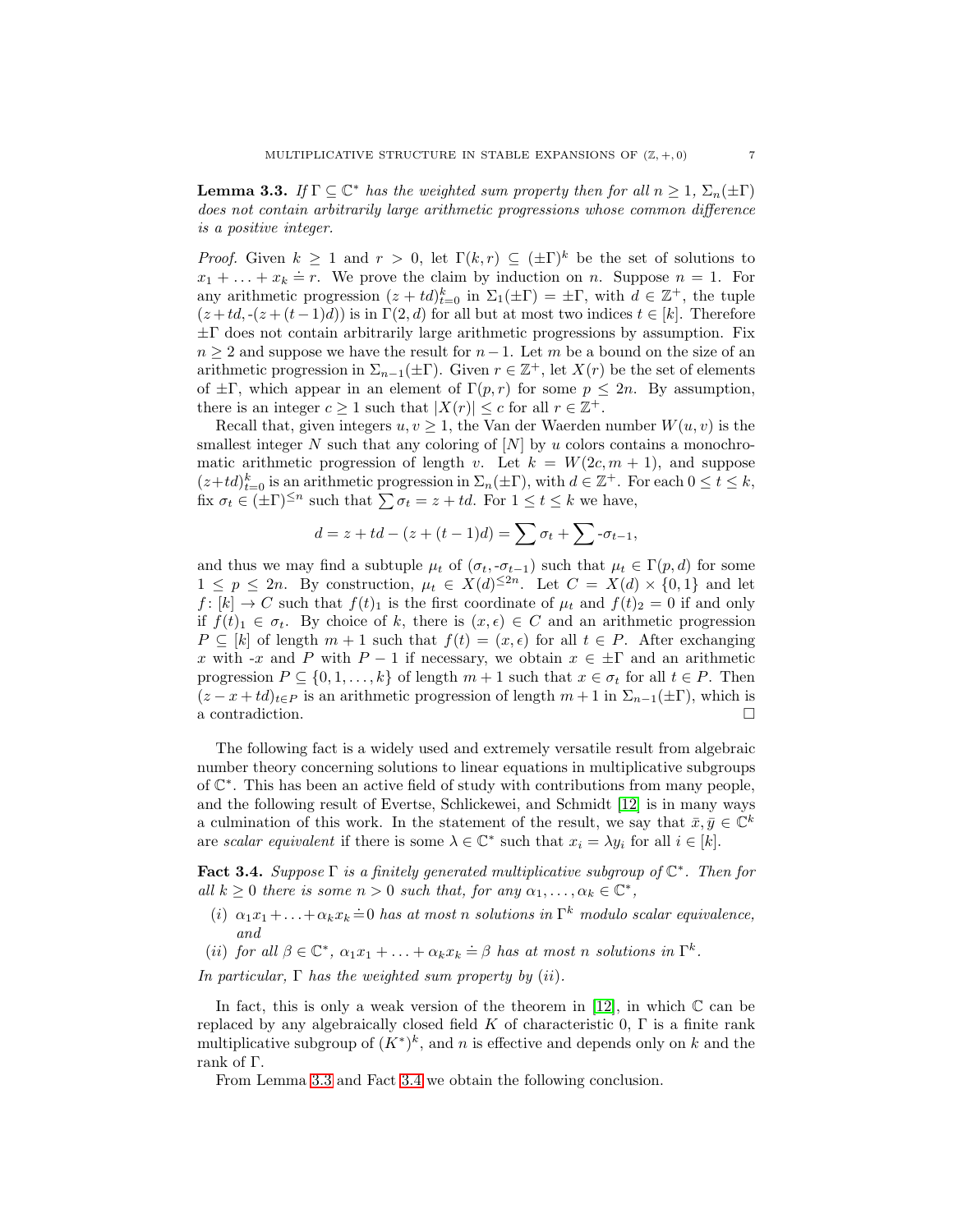<span id="page-7-1"></span>Corollary 3.5. Suppose  $A \subseteq \Sigma_k(\pm \Gamma) \cap \mathbb{Z}$ , where  $\Gamma$  is a finitely generated multiplicative subgroup of  $\mathbb{C}^*$  and  $k \geq 1$ . Then, for all  $n \geq 1$ ,  $\Sigma_n(\pm A)$  does not contain arbitrarily large arithmetic progressions. In particular, A is sufficiently sparse.

It follows that any finitely generated multiplicative submonoid of  $\mathbb{Z}^+$  is sufficiently sparse.

Remark 3.6. Corollary [3.5](#page-7-1) can be used to show that many sets given by recurrence relations are sufficiently sparse. Specifically, suppose  $A \subseteq \mathbb{Z}$  is enumerated by a linear homogeneous recurrence relation  $(a_n)_{n=0}^{\infty}$ , with constant coefficients and characteristic roots  $\lambda_1, \ldots, \lambda_d \in \mathbb{C}^*$ , each of multiplicity 1. Then there are  $\alpha_1, \ldots, \alpha_d \in \mathbb{C}^*$ such that  $a_n = \alpha_1 \lambda_1^n + \ldots + \alpha_d \lambda_d^n$ . Thus if  $\Gamma = \langle \alpha_1, \ldots, \alpha_d, \lambda_1, \ldots, \lambda_d \rangle$  then  $A \subseteq \Sigma_d(\Gamma)$ , and so A is sufficiently sparse. The multiplicity assumption on the roots is necessary, as  $a_n = 2^n + n$  is given by the recurrence  $a_n = 4a_{n-1} - 5a_{n-2} + 2a_{n-3}$ , with characteristic polynomial  $(x - 2)(x - 1)^2$ , and  $A = \{a_n : n \in \mathbb{N}\}\$ is not sufficiently sparse (see Remark [4.6\)](#page-12-2).

In [\[18\]](#page-18-11), Lambotte and Point prove superstability for  $\mathcal{Z}(A)$ , where A is given by a linear recurrence relation satisfying certain properties. In particular, it covers the case that the characteristic polynomial is irreducible with a real root  $\theta > 1$  of absolute value strictly greater than the modulus of any other root. This generalizes the results of [\[9\]](#page-18-10) applied to recurrence relations since, in order for such a recurrence to be geometrically sparse, one needs the modulus of all other roots to be on the closed complex unit disk.

3.2. Induced structure on multiplicative monoids. In this section, we consider the induced structure  $\Gamma^{\mathcal{Z}}$  where  $\Gamma$  is a finitely generated multiplicative submonoid of  $\mathbb{Z}^+$ .

Definition 3.7. Fix  $Q \subseteq N_{\geq 2}$ .

- (1) Let  $\Gamma(Q)$  be the multiplicative submonoid of N generated by Q.
- (2) Q is multiplicatively independent if, for all  $k \geq 1$ ,  $\bar{q} \in Q^k$ , and  $\bar{n} \in \mathbb{Z}^k$ ,  $q_1^{n_1} \dots q_k^{n_k} = 1$  implies  $n_i = 0$  for all  $1 \le i \le k$  (equivalently,  $\{\log q : q \in Q\}$ ) is Q-linearly independent).

In the case that Q is a set of primes,  $\Gamma(Q)$  is sometimes called the set of Q-smooth numbers. We first show that if  $Q \subseteq N_{\geq 2}$  is finite and multiplicatively independent, then  $\Gamma(Q)^{\mathcal{Z}}$  is a virtual reduct of a structure which is monadically stable of finite U-rank. We now define this structure.

**Definition 3.8.** Fix  $d \geq 1$ . Let  $\mathcal{N}_{d, \mathfrak{s}} = (\mathbb{N}^d, \mathfrak{s}_1, \dots, \mathfrak{s}_d)$  where, for  $1 \leq i \leq d$  and  $\bar{n} \in \mathbb{N}^d$ ,  $\mathfrak{s}_i(n_1, \ldots, n_d) = (n_1, \ldots, n_{i-1}, n_i + 1, n_{i+1}, \ldots, n_d).$ 

<span id="page-7-0"></span>**Proposition 3.9.** For any  $d \geq 1$ ,  $\mathcal{N}_{d,s}$  is monadically stable of U-rank 1.

*Proof.* Fix  $d \geq 1$ , and let  $\mathcal{Z}_{d,s} = (\mathbb{Z}^d, \mathfrak{s}_1, \ldots, \mathfrak{s}_d)$ . Note that  $\mathfrak{s}_1, \ldots, \mathfrak{s}_d$  are commuting bijections on  $\mathbb{Z}^d$ . Let T be the complete theory of  $\mathcal{Z}_{d,s}$ , and let  $T_1$  be the complete theory of the expansion of  $\mathcal{Z}_{d,\mathfrak{s}}$  by unary predicates for all subsets of  $\mathbb{Z}^d$ . We first show  $T_1$  has U-rank 1, and the claim is that this follows directly from [\[19,](#page-18-19) Theorem 3.3], which gives four equivalent conditions for a theory to be "mutually algebraic". Condition  $(4)$  (of [\[19,](#page-18-19) Theorem 3.3]) states that such theories are Urank 1 with trivial pregeometry, and so  $T$  is mutually algebraic. Condition (2) then implies that any expansion of any model of T by unary predicates is a mutually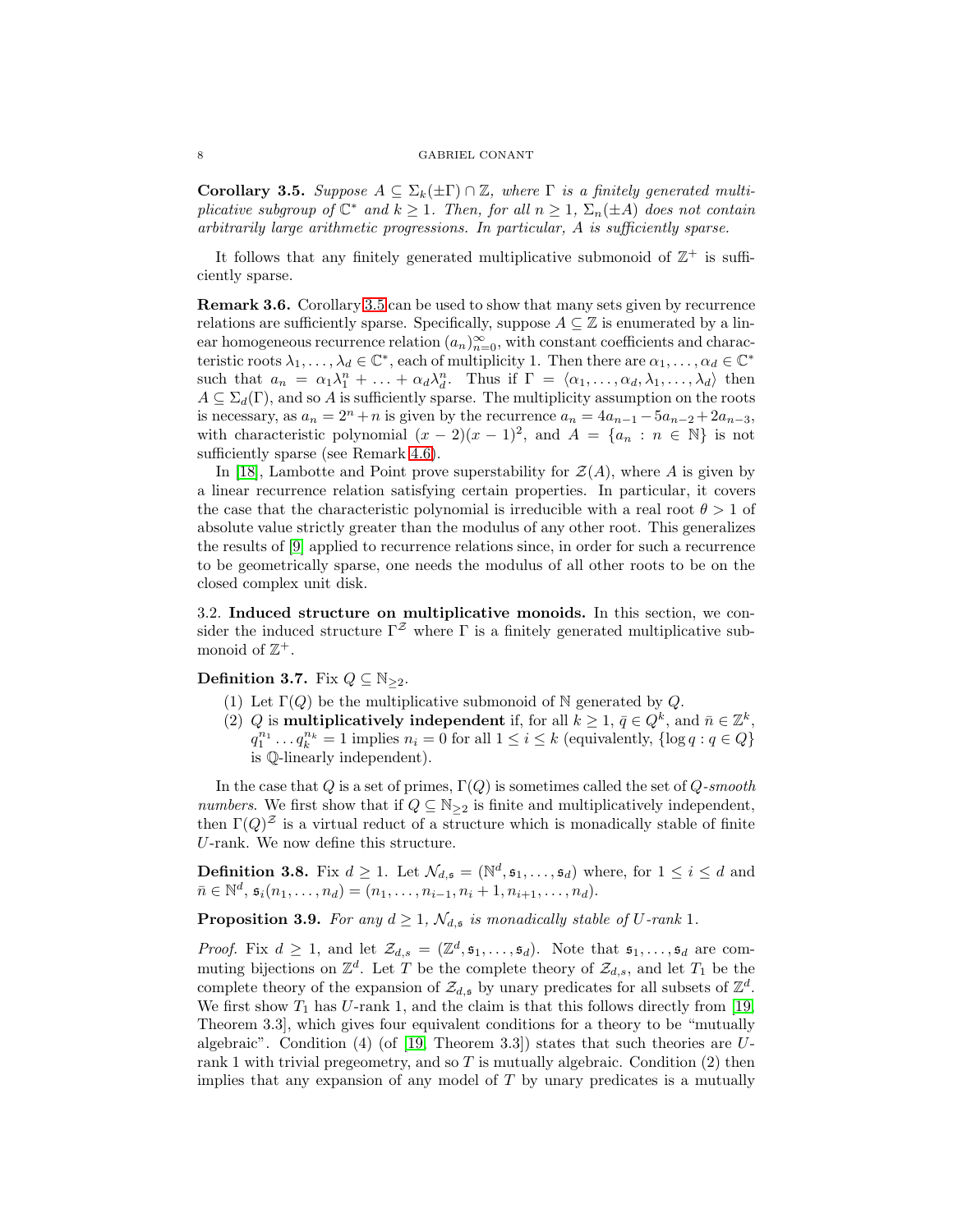algebraic structure, and so, with condition  $(1)$ , it follows that  $T_1$  is mutually algebraic. By condition (4) again,  $T_1$  has U-rank 1, as claimed. Finally, since  $\mathcal{N}_{d,\mathfrak{s}}$  is the  $\mathcal{Z}_{d,\mathfrak{s}}$ -induced structure on  $\mathbb{N}^d \subseteq \mathbb{Z}^d$ , we have the desired result.

Remark 3.10. The previous result can be shown "by hand", by demonstrating quantifier elimination for the expansion of  $\mathcal{N}_{d,s}$  by all unary predicates and inverses for the successor functions, in a similar fashion as [\[9,](#page-18-10) Proposition 5.9] (which deals with the case  $d = 1$ ). Then this expansion is superstable of U-rank 1 by the characterization of such theories in [\[3,](#page-18-5) Theorem 21], using the notion of quasistrong-minimality. Another interesting way to see just monadic stability of  $\mathcal{N}_{d,s}$ (without the bound on U-rank) is as follows. Consider the directed graph relation R on  $\mathbb{N}^d$  such that  $R(\bar{x}, \bar{y})$  holds if and only if  $\bar{y} = \mathfrak{s}_i(\bar{x})$  for some  $1 \leq i \leq d$ . If  $R^*(\bar{x}, \bar{y}) = R(\bar{x}, \bar{y}) \vee R(\bar{y}, \bar{x}),$  then  $(\mathbb{N}^d, R^*)$  is a graph in which every vertex has degree at most 2d. By [\[16,](#page-18-20) Theorem 1.4],  $(\mathbb{N}^d, R)$  is monadically stable. Now it is straightforward to show that  $\mathcal{N}_{d,\mathfrak{s}}$  is a reduct of the expansion of  $(\mathbb{N}^d, R)$  by unary predicates  $P_i = \{ \bar{n} \in \mathbb{N}^d : n_i \in 2\mathbb{N} \}$  for  $1 \leq i \leq d$ .

The next result identifies the  $Z$ -induced structure on multiplicative submonoids of  $\mathbb{Z}^+$  of the form  $\Gamma(Q)$ , where  $Q \subseteq \mathbb{N}_{\geq 2}$  is finite and multiplicatively independent.

<span id="page-8-0"></span>**Theorem 3.11.** Suppose  $Q = \{q_1, \ldots, q_d\} \subseteq \mathbb{N}_{\geq 2}$  is multiplicatively independent, and define  $f: \mathbb{N}^d \to \Gamma(Q)$  such that  $f(n_1, \ldots, n_d) = q_1^{n_1} \ldots q_d^{n_d}$ .

- (a)  $\Gamma(Q)_0^{\succeq}$  is interdefinable with  $\mathcal{N}_{d,\mathfrak{s}}$  via f.
- (b) Let  $\mathcal{N}_{d,\mathfrak{s}}^{\text{mod}}$  be the expansion of  $\mathcal{N}_{d,\mathfrak{s}}$  by unary predicates for sets of the form

 $\{\bar{n} \in \mathbb{N}^d : f(\bar{n}) \equiv_m r\},\$ 

for all  $0 \le r < m < \infty$ . Then  $\Gamma(Q)^{\mathcal{Z}}$  is interdefinable with  $\mathcal{N}_{d,\mathfrak{s}}^{\text{mod}}$  via f.

*Proof.* Note that part (b) follows from part (a) by Proposition [2.11.](#page-4-0) So it suffices to prove part  $(a)$ . The map f is clearly surjective, and the assumption that  $Q$  is multiplicatively independent says precisely that  $f$  is injective. We first show that  $\Gamma(Q)_{0}^{\mathcal{Z}}$  is a virtual reduct of  $\mathcal{N}_{d,\mathfrak{s}}$  (via  $f^{-1}$ ). So fix  $k \geq 1, r \in \mathbb{Z}$ , and  $\bar{c} \in \{-1,1\}^{k}$ , and define

$$
X(\bar{c},r) = \left\{ (\bar{n}_1,\ldots,\bar{n}_k) \in \mathbb{N}^{dk} : \sum_{i=1}^k c_i f(\bar{n}_i) \doteq r \right\}.
$$

We want to show  $X(\bar{c}, r)$  is definable in  $\mathcal{N}_{d,s}$ . If  $r \neq 0$  then  $X(\bar{c}, r)$  is finite by Fact [3.4\(](#page-6-0)ii). So we may assume  $r = 0$ . Let  $X := X(\bar{c}, 0)$ . By Fact [3.4\(](#page-6-0)i), there are  $\mathfrak{n}(1), \ldots, \mathfrak{n}(t) \in X$  such that, for all  $\mathfrak{n} \in X$  there is  $1 \le u \le t$  and  $\lambda \in \mathbb{R}^*$  such that, for  $1 \leq i \leq k$ ,  $f(\mathfrak{n}_i) = \lambda f(\mathfrak{n}(u)_i)$ . Any such  $\lambda$  must be of the form  $q_1^{m_1} \cdot \ldots \cdot q_d^{m_d}$  for some  $\bar{m} \in \mathbb{Z}^d$ . Now, given  $\mathfrak{n} = (\mathfrak{n}_1, \dots, \mathfrak{n}_k) \in \mathbb{N}^{dk}$  and  $\bar{m} \in \mathbb{Z}^d$ , let

$$
\mathfrak{n}\oplus\bar{m}=(\mathfrak{n}_1+\bar{m},\ldots,\mathfrak{n}_k+\bar{m})\ \ \text{and}\ \ \mathfrak{n}\ominus\bar{m}=(\mathfrak{n}_1-\bar{m},\ldots,\mathfrak{n}_k-\bar{m}).
$$

Note that if  $\mathfrak{n} \in X$ ,  $\bar{m} \in \mathbb{Z}^d$ , and  $\mathfrak{n} \oplus \bar{m} \in \mathbb{N}^{dk}$ , then  $\mathfrak{n} \oplus \bar{m} \in X$ . Moreover, any  $\bar{m} \in \mathbb{Z}^d$  is of the form  $\bar{m}_1 - \bar{m}_2$  for some  $\bar{m}_1, \bar{m}_2 \in \mathbb{N}^d$ , and for any  $\mathfrak{n} \in \mathbb{N}^{dk}$  there are only finitely many  $\bar{m} \in \mathbb{N}^d$  such that  $\mathfrak{n} \in \mathbb{N}^{dk}$ . Therefore, after enlarging the set  $\{\mathfrak{n}(1), \ldots, \mathfrak{n}(t)\}\$ if necessary, we may assume

$$
X=\bigcup_{u=1}^t \{\mathfrak{n}(u)\oplus \bar{m}: \bar{m}\in \mathbb{N}^d\}.
$$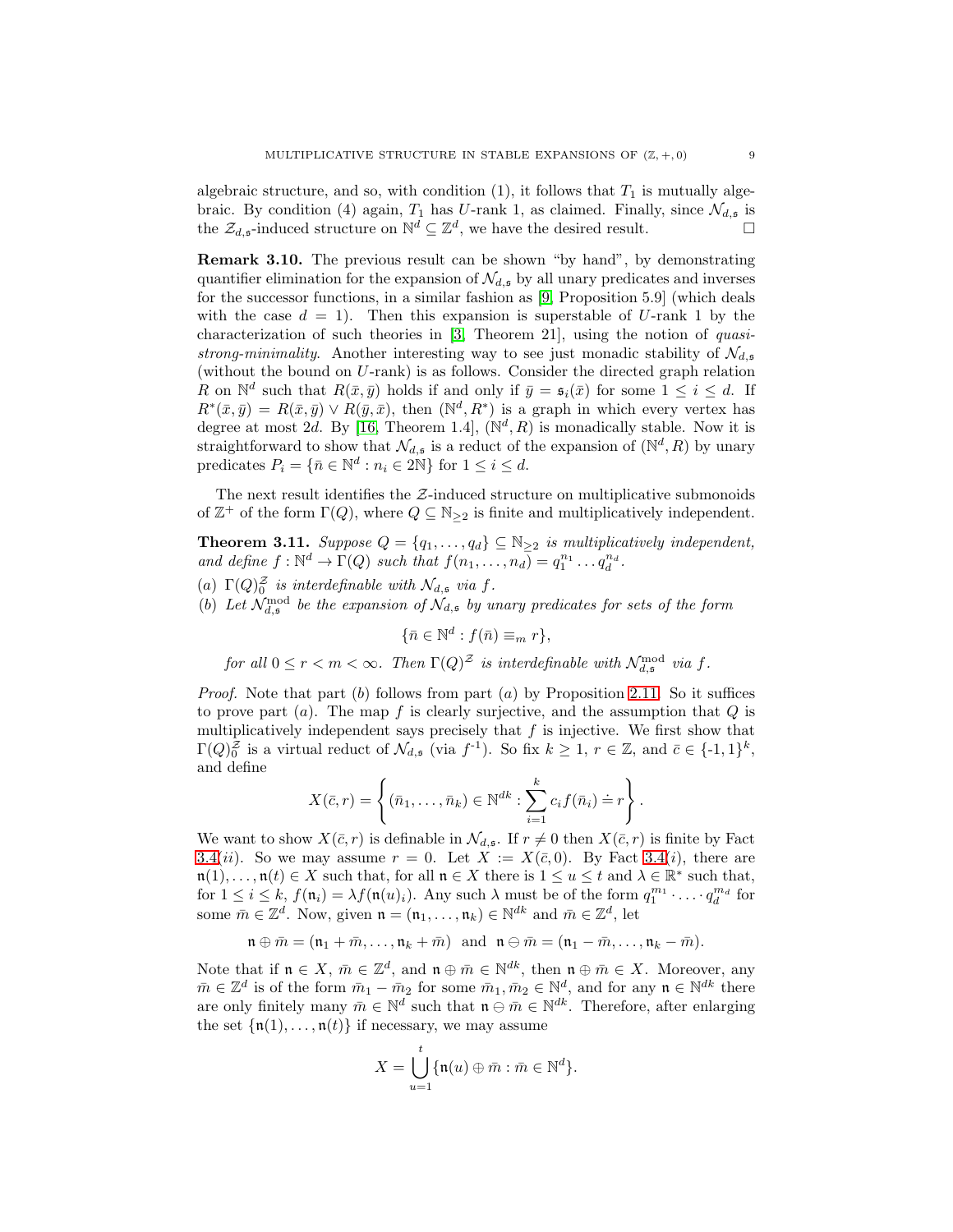So it suffices to fix  $\mathfrak{n} = (\mathfrak{n}_1, \dots, \mathfrak{n}_k) \in \mathbb{N}^{dk}$  and show that the set  $Z(\mathfrak{n}) = {\mathfrak{n} \oplus \bar{m}}$ :  $\bar{m} \in \mathbb{N}^d$  is definable in  $\mathcal{N}_{d,\mathfrak{s}}$ . Given  $\bar{r} \in \mathbb{N}^d$ , define the function  $\mathfrak{s}^{\bar{r}} = \mathfrak{s}_1^{r_1} \circ \ldots \circ \mathfrak{s}_d^{r_d}$ , which is definable in  $\mathcal{N}_{d,\mathfrak{s}}$ . Given  $\bar{m} \in \mathbb{N}^d$ , define

$$
I(\bar{m}) = \bigcap_{i=1}^d \{ \bar{n} \in \mathbb{N}^d : n_i \ge m_i \} = \bigcap_{i=1}^d \{ \bar{n} \in \mathbb{N}^d : \exists \bar{x} \mathfrak{s}_i^{m_i}(\bar{x}) = \bar{n} \},
$$

and note that any such  $I(\bar{m})$  is definable in  $\mathcal{N}_{d,s}$ . Given  $1 \leq i \leq k$  and  $1 \leq j \leq d$ , let  $r_{i,j} = \mathfrak{n}_{i,j} - \mathfrak{n}_{1,j}$ . Let

$$
Z = \{(\mathfrak{s}^{\bar{r}_1}(\bar{n}), \ldots, \mathfrak{s}^{\bar{r}_k}(\bar{n})) : \bar{n} \in I(\mathfrak{n}_1)\},\
$$

and note that Z is definable in  $\mathcal{N}_{d,\mathfrak{s}}$ . We claim  $Z(\mathfrak{n}) = Z$ . To see this, first fix  $\bar{m} \in \mathbb{N}^d$ . For  $1 \leq j \leq d$ , set  $n_j = m_j + \mathfrak{n}_{1,j}$ , and note that  $n_j \geq \mathfrak{n}_{1,j}$ . By definition of  $r_{i,j}$ , we have  $\mathfrak{n} \oplus \bar{m} = (\mathfrak{s}^{\bar{r}_1}(\bar{n}), \ldots, \mathfrak{s}^{\bar{r}_k}(\bar{n}))$ . Conversely, fix  $\bar{n} \in \mathbb{N}^d$  such that  $n_j \geq \mathfrak{n}_{1,j}$  for all  $1 \leq j \leq d$ . For  $1 \leq j \leq d$ , let  $m_j = n_j - \mathfrak{n}_{1,j}$ . Then  $\bar{m} \in \mathbb{N}^d$  and  $\mathfrak{n} \oplus \bar{m} = (\mathfrak{s}^{\bar{r}_1}(\bar{n}), \ldots, \mathfrak{s}^{\bar{r}_k}(\bar{n})).$ 

Finally, we must show  $\mathcal{N}_{d,s}$  is a virtual reduct of  $\Gamma(Q)_{0}^{\mathcal{Z}}$  (via f). For this, fix  $1 \leq i \leq d$ , and note that

$$
f(\{(\bar{m}, \bar{n}) \in \mathbb{N}^d \times \mathbb{N}^d : \bar{n} = \mathfrak{s}_i(\bar{m})\}) = A^2 \cap \{(x, y) \in \mathbb{Z}^2 : y = q_i x\} \square
$$

**Remark 3.12.** When  $d = 1$ , the notation and technical details in the previous proof become much simpler. In particular, this gives a short proof that for any integer  $q \ge 2$ ,  $(q^{\mathbb{N}})^{\mathcal{Z}}$  is interdefinable with  $\mathcal{N}_{1,\mathfrak{s}}^{\text{mod}}$  via  $n \mapsto q^n$ . This was first shown by Palacín and Sklinos [\[23\]](#page-18-9).

### 3.3. Main results and consequences. We can now prove the first main result.

Proof of Theorem [3.1.](#page-5-0) First, note that for any finitely generated multiplicative submonoid  $\Gamma$  of  $\mathbb{Z}^+$ , there is some finite, multiplicatively independent  $Q \subseteq \mathbb{N}_{\geq 2}$  such that  $\Gamma \subseteq \Gamma(Q)$ . So it suffices to assume  $\Gamma$  has a multiplicatively independent finite generating set. The result then follows from Corollary [2.14,](#page-5-1) Corollary [3.5,](#page-7-1) Proposition [3.9,](#page-7-0) and Theorem [3.11\(](#page-8-0)*a*).

Theorem [3.1](#page-5-0) can be used to exhibit some new and interesting behavior in stable expansions of  $(\mathbb{Z}, +)$ . Recall that a subset  $A \subseteq \mathbb{Z}^+$  is *lacunary* if  $\limsup_{n \to \infty} \frac{a_{n+1}}{a_n}$  $\frac{n+1}{a_n}$ 1, where  $(a_n)_{n=0}^{\infty}$  is a strictly increasing enumeration of A. In particular,  $A \subseteq \mathbb{Z}^+$ is not lacunary if and only if  $\lim_{n\to\infty} \frac{a_{n+1}}{a_n}$  $\frac{n+1}{a_n} = 1$ . The results of [\[9\]](#page-18-10) and [\[18\]](#page-18-11) provide examples of lacunary sets  $A \subseteq \mathbb{Z}^+$  such that  $\mathcal{Z}(A)$  is stable and  $\lim_{n\to\infty} \frac{a_{n+1}}{a_n}$  $\frac{n+1}{a_n}$  can be chosen arbitrarily close to 1 (e.g.  $A = \{\llbracket b^n \rrbracket : n \in \mathbb{N}\}\$  for some fixed  $b \in \mathbb{R}^{>1}$ , by the main result of [\[9\]](#page-18-10), in which case both expansions define the ordering). On the other hand, many well-known examples of unstable expansions of the form  $\mathcal{Z}(A)$  are given by non-lacunary sets. For example, if  $A = \{n^k : n \in \mathbb{N}\}\)$  for some fixed  $k \geq 1$ , then  $\mathcal{Z}(A)$  defines the ordering since any sufficiently large integer is a uniformly bounded sum of elements of A (see also [\[9,](#page-18-10) Section 8.1]). In fact, if  $k \geq 2$  then  $\mathcal{Z}(A)$  defines multiplication (see [\[6,](#page-18-21) Proposition 6]). Another example is the the expansion of  $\mathcal Z$  by the (non-lacunary) set of primes, which is defines the ordering (whether multiplication is definable is an open question, see  $[6]$ ). This motivates the question, asked in both [\[9\]](#page-18-10) and [\[18\]](#page-18-11), of whether there is a stable expansion  $\mathcal{Z}(A)$  where  $A \subseteq \mathbb{Z}^+$  is not lacunary. Theorem [3.1](#page-5-0) provides such examples, when combined with the following characterization lacunary multiplicative submonoids of  $\mathbb{Z}^+$ .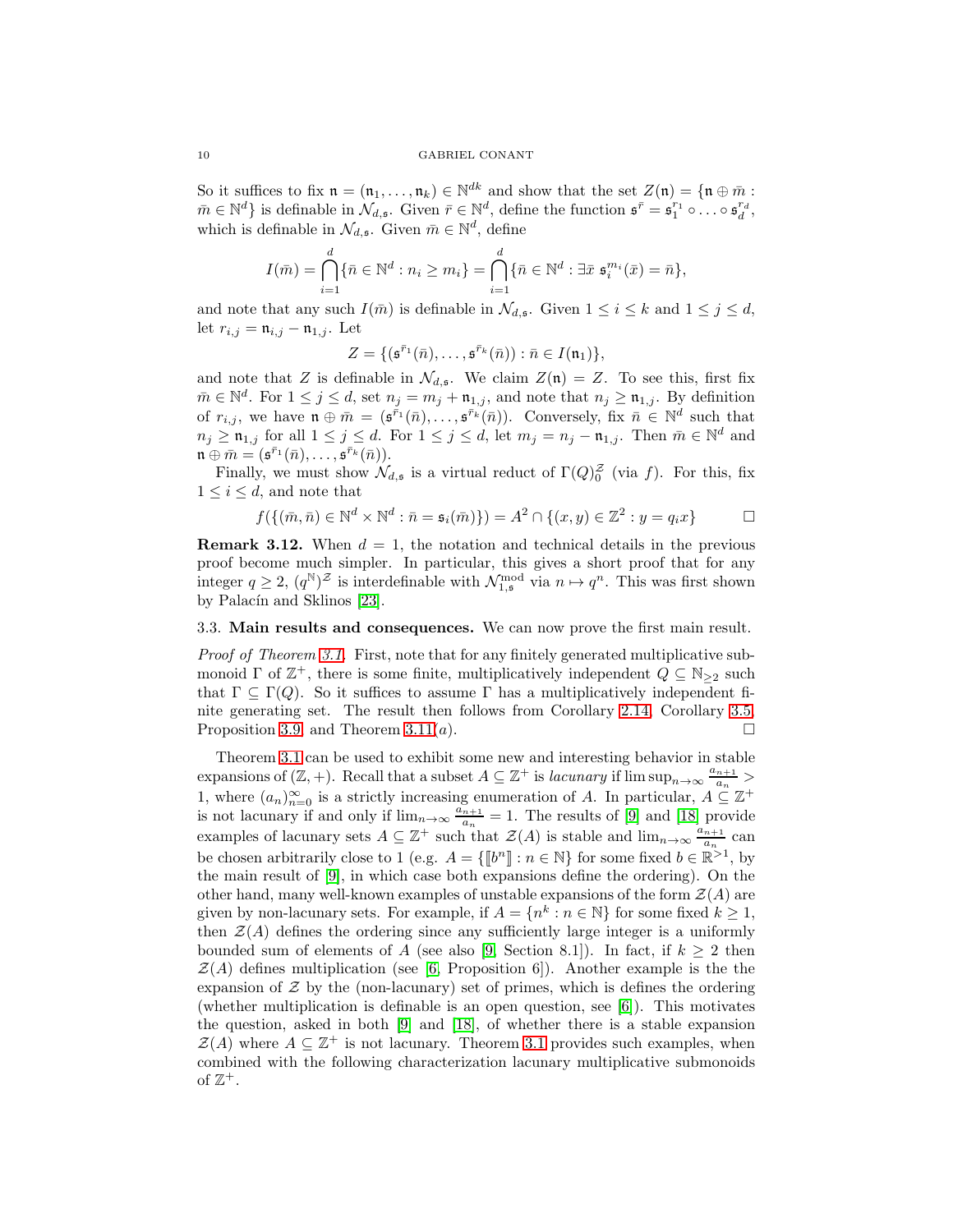<span id="page-10-1"></span>**Fact 3.13.** Let  $\Gamma$  be a multiplicative submonoid of  $\mathbb{Z}^+$ , and suppose  $Q \subseteq \mathbb{N}_{\geq 2}$  is a set of generators. The following are equivalent:

- (i)  $\Gamma$  is lacunary.
- (*ii*) For any  $q, r \in Q$ ,  $\log_q r$  is rational.
- (iii) There is an integer  $q \geq 2$  such that  $\Gamma \subseteq q^{\mathbb{N}}$ .

*Proof.* The equivalence of (ii) and (iii) is straightforward, and (iii)  $\Rightarrow$  (i) is obvious. The implication  $(i) \Rightarrow (iii)$  is a result of Furstenberg [\[13\]](#page-18-13). Specifically, in Part IV of [\[13\]](#page-18-13), a submonoid  $\Gamma$  is called *non-lacunary* if it satisfies condition (*iii*), and Lemma IV.1 of [\[13\]](#page-18-13) shows that if  $\Gamma$  is non-lacunary and  $(a_n)_{n=0}^{\infty}$  is an increasing enumeration of  $\Gamma$ , then  $\lim_{n\to\infty} \frac{a_{n+1}}{a_n}$  $\overline{a_n}$  $= 1.$ 

So, by Theorem [3.1,](#page-5-0) we have:

<span id="page-10-0"></span>**Corollary 3.14.** There exist infinite non-lacunary sets  $A \subseteq \mathbb{Z}^+$  such that  $\mathcal{Z}(A)$  is superstable of U-rank  $\omega$ .

As remarked above, many unstable expansions of the form  $\mathcal{Z}(A)$  are by nonlacunary subsets  $A \subseteq \mathbb{Z}^+$  (e.g. primes or perfect powers). Moreover, it is not hard to find a lacunary set  $A \subseteq \mathbb{Z}^+$  such that  $\mathcal{Z}(A)$  is unstable (e.g,  $A = \{2^n + k :$  $n, k \in \mathbb{N}, k \leq n$ ; see [\[9,](#page-18-10) Proposition 8.10]). On the other hand, there seems to be no previously known example of an unstable expansion  $\mathcal{Z}(A)$  where A is strongly lacunary, i.e.,  $\liminf_{n\to\infty} \frac{a_{n+1}}{a_n}$  $\frac{n+1}{a_n} > 1$ , where  $(a_n)_{n=0}^{\infty}$  is a strictly increasing enumeration of A. In Theorem [4.8,](#page-12-1) we provide such examples, which, together with Corollary [3.14,](#page-10-0) give positive answers to both parts of Question 8.15 from [\[9\]](#page-18-10).

For the next consequence of Theorem [3.1,](#page-5-0) we need a technical lemma.

<span id="page-10-2"></span>**Lemma 3.15.** For any integers  $q_1, \ldots, q_d \geq 2$  there is a finitely generated multiplicative submonoid  $\Gamma$  of  $\mathbb{Z}^+$ , and a subset  $A \subseteq \Gamma$ , such that  $\mathcal{Z}(q_1^{\mathbb{N}}, \ldots, q_d^{\mathbb{N}})$  is a reduct of  $\mathcal{Z}(A)$ .

*Proof.* Define the equivalence relation  $\sim$  on  $\mathbb{N}_{\geq 2}$  by  $q \sim r$  if and only if  $\log_q r$  is rational. Let  $R_1, \ldots, R_t$  be the partition of  $\{q_1, \ldots, q_d\}$  induced by ∼. By Fact [3.13,](#page-10-1) each  $R_i$  generates a lacunary multiplicative submonoid of  $\mathbb{Z}^+$ , and so there is an integer  $b_i \geq 2$  such that  $R_i \subseteq b_i^{\mathbb{N}}$ . Given  $1 \leq i \leq t$ , let  $u_i$  be the least common multiple of the set of *positive integers*  $\{\log_{b_i} r : r \in R_i\}$ , and set  $c_i = b_i^{u_i}$ . By construction  $c_i \nsim c_j$  for all  $1 \leq i < j \leq t$ . Let  $A = \bigcup_{i=1}^t c_i^{\mathbb{N}} \subseteq \Gamma(c_1, \ldots, c_t)$ .

We first show that, for all  $1 \leq i \leq t$ ,  $c_i^{\mathbb{N}}$  is definable in  $\mathcal{Z}(A)$ . So fix  $1 \leq i \leq t$ , and let  $c = c_i$ . We claim that  $x \in c^{\mathbb{N}}$  if and only if  $c^m x \in A$  for all  $1 \leq m \leq t$ . The forward direction is clear, so fix  $x \in \mathbb{Z}$  such that  $c^m x \in A$  for all  $1 \leq m \leq t$ . For  $1 \leq m \leq t$ , we may fix  $1 \leq i_m \leq t$  and  $n_m \geq 1$  such that  $c^m x = c_{i_m}^{n_m}$ . If  $i_m = i$  for some  $1 \leq m \leq t$ , then we have  $x = c^{n_m-m}$  and so  $x \in c^{\mathbb{N}}$ , as desired. Otherwise, by pigeonhole there are  $1 \leq m < m_* \leq t$  and  $1 \leq j \leq t$  such that  $j \neq i$  and  $i_m = j = i_{m_*}$ . Then  $c^m x = c_j^{n_m}$  and  $c^{m_*} x = c_j^{\overline{n_m} *}$ , which implies  $c^{m_*-m} = c_j^{n_{m_*}-n_m}$ , contradicting  $c \not\sim c_j$ .

Finally, to finish the proof, it suffices to fix  $1 \leq i \leq d$  and show  $q_i^{\mathbb{N}}$  is definable in  $\mathcal{Z}(c_j^{\mathbb{N}})$ , where  $1 \leq j \leq t$  is such that  $q_i \in R_j$ . Let  $q = q_i$ ,  $b = b_j$ ,  $u = u_j$ , and  $c = c_j = b^u$ . By choice of u, there is some integer  $v \ge 1$  such that  $q = b^v$  and v divides u. Fix  $k \geq 1$  such that  $u = kv$ . We show that  $x \in q^{\mathbb{N}}$  if and only if  $q^m x \in c^{\mathbb{N}}$  for some  $0 \leq m \leq k-1$ . For one direction, fix  $x \in \mathbb{Z}$  such that  $q^m x \in c^{\mathbb{N}}$ for some  $0 \le m \le k-1$ . Then, for some  $n \ge 1$ ,  $q^m x = c^n = b^{nu} = b^{nkv} = q^{nk}$ , and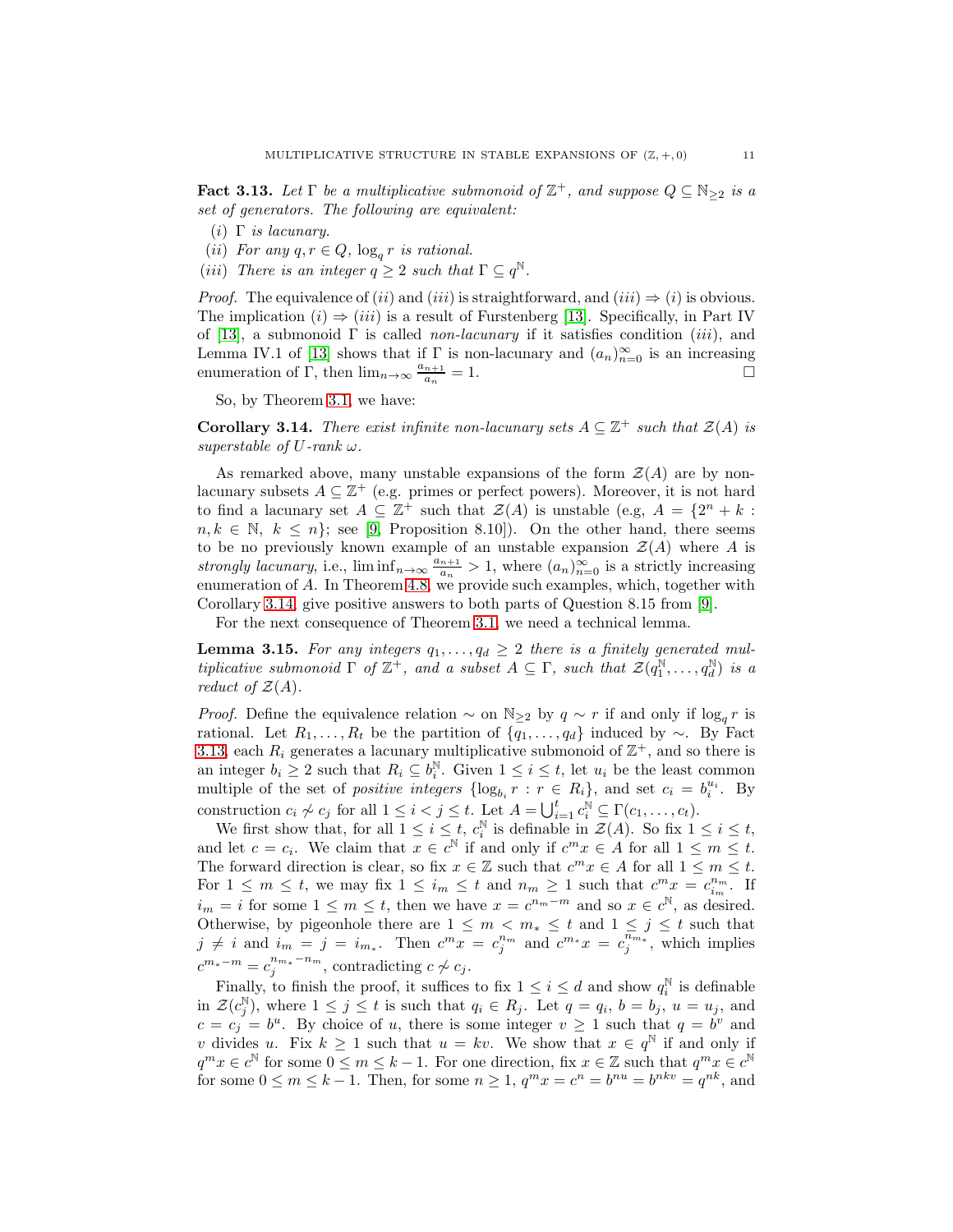so  $x = q^{nk-m} \in q^{\mathbb{N}}$ . Conversely, suppose  $x = q^n$  for some  $n \ge 1$ . Let  $n = ak + r$ where  $0 < r \leq k$ . Set  $m = k - r$ , and note  $0 \leq m \leq k - 1$ . Then

$$
q^m x = q^{k-r} q^{ak+r} = q^{(1+a)k} = c^{1+a} \in c^{\mathbb{N}},
$$

as desired.  $\Box$ 

We can now state and prove the second main result of this section.

<span id="page-11-0"></span>**Theorem 3.16.** For any integers  $q_1, \ldots, q_d \geq 2$ ,  $\mathcal{Z}(q_1^{\mathbb{N}}, \ldots, q_d^{\mathbb{N}})$  is superstable of U-rank  $\omega$ . Therefore  $\mathcal{Z}(q^{\mathbb{N}})_{q\geq 2}$  is stable.

Proof. The first statement follows from Fact [2.6,](#page-4-1) Theorem [3.1,](#page-5-0) and Lemma [3.15.](#page-10-2) For the second statement, recall that stability of a structure is equivalent to stability of all reducts to finite sublanguages.

In particular, Theorem [3.16](#page-11-0) gives the first known examples of proper stable expansions of  $(\mathbb{Z}, +)$  by at least two unary predicates each of which is undefinable from the others. Using similar kinds of techniques one can construct a variety of interesting stable expansions of  $(\mathbb{Z}, +)$ . Here is one more example.

**Corollary 3.17.** Given  $n \geq 1$ , let  $\Gamma_n$  be the multiplicative submonoid of  $\mathbb{Z}^+$  generated by the first n prime numbers. Then  $\mathcal{Z}(\Gamma_n)_{n>1}$  is stable.

*Proof.* For any fixed  $n \geq 1$ ,  $\Gamma_k$  is definable in  $\mathcal{Z}(\Gamma_n)$  for all  $k \leq n$ . Now apply Theorem [3.1.](#page-5-0)  $\Box$ 

We still do not have an example of a strictly stable expansion of  $(\mathbb{Z}, +)$  or a superstable expansion with U-rank greater than  $\omega$  (recall that finite U-rank is prohibited by [\[23\]](#page-18-9)). This motivates the following questions.

Question 3.18. Are  $\mathcal{Z}(q^{\mathbb{N}})_{q\geq 2}$  and  $\mathcal{Z}(\Gamma_n)_{n\geq 1}$  superstable? If so, what are their U-ranks? Is the expansion of  $Z$  by all finitely generated multiplicative submonoids of  $\mathbb{Z}^+$  stable?

It is worth mentioning that the structure  $(\mathbb{Z}, +, <, q^{\mathbb{N}})$ , for some fixed  $q \geq 2$ , is also known to be model theoretically tame (e.g. NIP) by quantifier elimination results of Cherlin and Point [\[8\]](#page-18-22) (see also the remarks after Theorem [4.8\)](#page-12-1). On the other hand, given multiplicatively independent p and q, whether  $(\mathbb{Z}, +, <, p^{\mathbb{N}}, q^{\mathbb{N}})$ is model theoretically tame appears to be open. In this structure, one can express statements about the number of solutions to equations such as  $p^x - q^y = z$ , which is a well-studied topic related to rational approximation of algebraic numbers (see, e.g, [\[32\]](#page-19-5)). Incidentally, by a result of Bès [\[5\]](#page-18-23),  $(\mathbb{Z}, +, V_p(x), q^{\mathbb{N}})$  defines multiplication, where  $V_p(x)$  is the largest power of p dividing x.

# 4. Independent geometric sequences

The results in this section are motivated by the main result of [\[9\]](#page-18-10) showing that  $\mathcal{Z}(A)$  is stable for any *geometrically sparse* subset of N. The following is the main definition.

**Definition 4.1.** [\[9\]](#page-18-10) A strictly increasing sequence  $(\lambda_n)_{n=0}^{\infty}$  of positive real numbers is **geometric** if the set  $\{\frac{\lambda_n}{\lambda_m} : 0 \leq m \leq n\}$  is closed and discrete.

The following crucial fact about geometric sequences is proved in [\[9,](#page-18-10) Lemma 7.3] by modifying an unpublished argument by Poonen (which is similar in flavor to Fact [3.4\)](#page-6-0).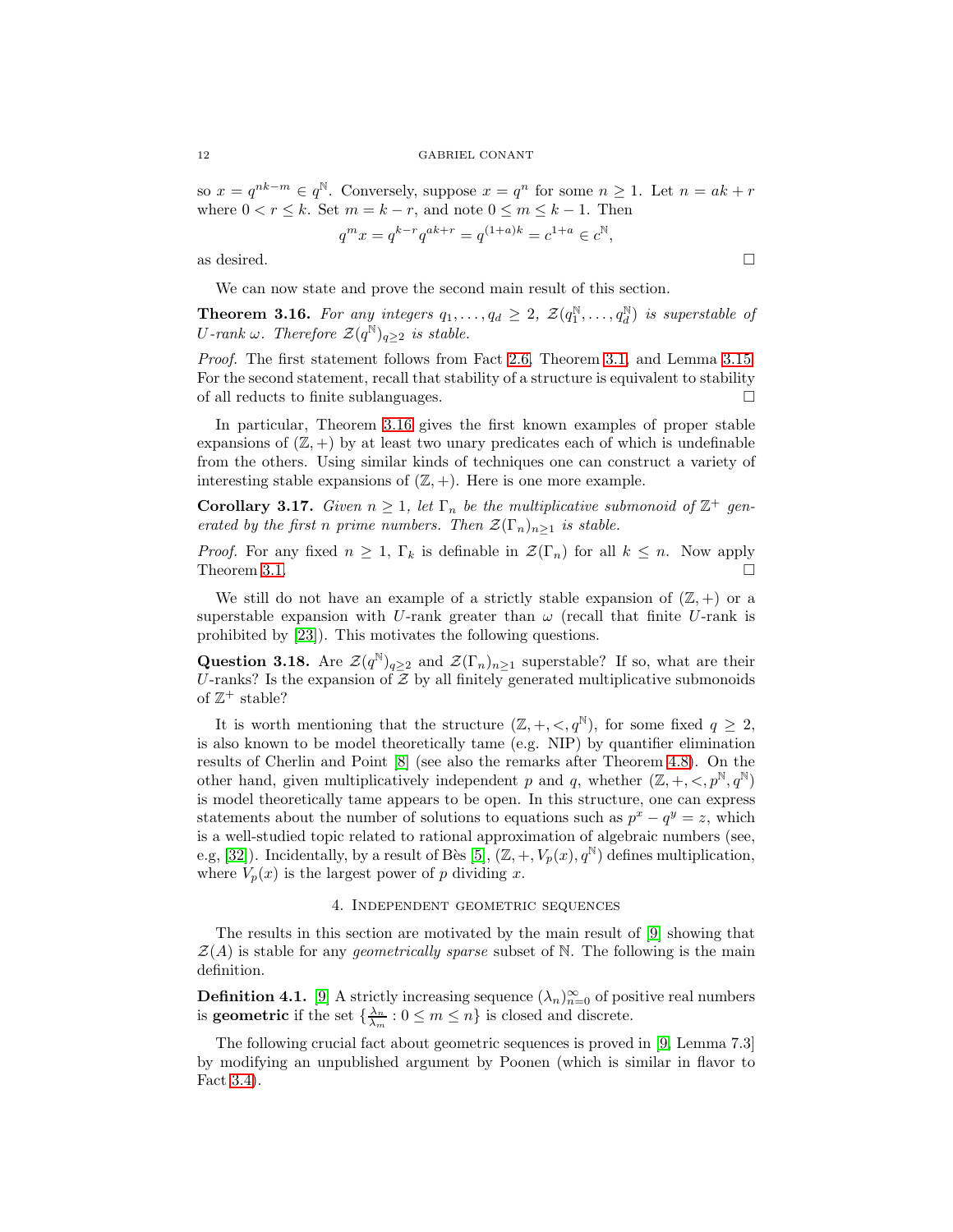<span id="page-12-4"></span>**Fact 4.2.** Suppose  $S \subseteq \mathbb{R}^+$  is such that  $\{\frac{s}{t} : s, t \in S, t \leq s\}$  is closed and discrete. For any  $k \geq 1$  there is some  $\epsilon > 0$  such that, for any  $\bar{c} \in \{-1,1\}^k$  and  $\lambda_1, \ldots, \lambda_k \in S$ , if  $\sum_{i\in I} c_i \lambda_i \neq 0$  for all nonempty  $I \subseteq [k]$ , then

$$
|c_1\lambda_1+\ldots+c_k\lambda_k|\geq \max\{\epsilon\lambda_1,\ldots,\epsilon\lambda_k\}.
$$

Throughout this section, all enumerated infinite sequences of integers or reals are assumed to be strictly increasing. Given functions  $f, g : \mathbb{N} \to \mathbb{R}^+$ , we say  $f(n)$ is  $O(g(n))$  if there is some constant C such that  $f(n) \leq Cg(n)$  for all  $n \in \mathbb{N}$ , and we say  $f(n)$  is  $o(g(n))$  if, given  $\epsilon > 0$ ,  $f(n) \leq \epsilon g(n)$  for sufficiently large n.

<span id="page-12-0"></span>**Definition 4.3.** [\[9\]](#page-18-10) A set  $A \subseteq \mathbb{Z}$  is **geometrically sparse** if there is a set  $B =$  $(b_n)_{n=0}^{\infty} \subseteq \mathbb{N}$  and a geometric sequence  $(\lambda_n)_{n=0}^{\infty}$  such that  $|b_n - \lambda_n|$  is  $O(1)$  and  $A \subseteq B + F$  for some finite  $F \subseteq \mathbb{Z}$ .

The following is the main result in [\[9\]](#page-18-10).

<span id="page-12-3"></span>**Fact 4.4.** If  $A \subseteq \mathbb{Z}$  is geometrically sparse then  $\mathcal{Z}(A)$  is superstable of U-rank  $\omega$ .

The natural question is whether the  $O(1)$  restriction in Definition [4.3](#page-12-0) can be relaxed. For instance, many examples in [\[18\]](#page-18-11) of sets  $A \subseteq \mathbb{N}$ , for which  $\mathcal{Z}(A)$  is stable, are not geometrically sparse, but are such that  $|a_n - \lambda_n|$  is  $o(\lambda_n)$  for some geometric sequence  $(\lambda_n)_{n=0}^{\infty}$ . This motivates the following example, which is also relevant to the discussion of strongly lacunary subsets of  $\mathbb{Z}^+$  after Corollary [3.14.](#page-10-0)

**Definition 4.5.** Given  $q \geq 2$ , let  $A_q = \{q^n + n : n \in \mathbb{N}\}.$ 

<span id="page-12-2"></span>**Remark 4.6.** For any  $q \ge 2$ ,  $A_q$  is strongly lacunary since, if  $a_n = q^n + n$ , then  $\lim_{n\to\infty}\frac{a_{n+1}}{a_n}$  $\frac{n+1}{a_n} = q$ . Moreover, the sequence  $(q^n)_{n=0}^{\infty}$  is geometric and  $|a_n - q^n|$  is  $o(q^n)$ . It is also worth pointing out that  $A_q$  is not sufficiently sparse since  $(q-1)n =$  $qa_{n+1} - a_{n+2} - qa_1 + a_2$  for any  $n \in \mathbb{N}$ , and so  $\Sigma_{2q+2}(\pm A_q) = (q-1)\mathbb{Z}$ .

The first main result in this section is that  $\mathcal{Z}(A_q)$  is unstable for any  $q \geq 2$ . This question, even for just  $A_2$ , is discussed in both [\[9\]](#page-18-10) and [\[18\]](#page-18-11). In particular,  $A_2$ often emerges as an obstacle in attempts to generalize the "sparsity assumptions" on a set  $A \subseteq \mathbb{Z}^+$  which ensure  $\mathcal{Z}(A)$  is stable. For this reason, settling the question of whether  $\mathcal{Z}(A_2)$  is stable provides a concrete and useful barrier in future work toward generalizing the methods in [\[9\]](#page-18-10), [\[18\]](#page-18-11), and [\[23\]](#page-18-9). For the proof, we first recall asymptotic density of subsets of  $\mathbb{Z}^+$ .

**Definition 4.7.** Given  $X \subseteq \mathbb{Z}^+$ , define

$$
d^*(X) = \limsup_{n \to \infty} \frac{|X \cap [n]|}{n}
$$
 and 
$$
d_*(X) = \liminf_{n \to \infty} \frac{|X \cap [n]|}{n},
$$

called the upper asymptotic density and lower asymptotic density of  $X$ , respectively.

<span id="page-12-1"></span>**Theorem 4.8.** For any  $q \geq 2$ ,  $\mathcal{Z}(A_q)$  is interdefinable with  $(\mathbb{Z}, +, <, q^x)$ , where  $q^x$ denotes the function  $x \mapsto q^x$  with domain N. In particular,  $\mathcal{Z}(A_q)$  is unstable.

*Proof.* Note that  $A_q$  is definable in  $(\mathbb{Z}, +, <, q^x)$ , since N is definable. So it suffices to show  $\lt$  and  $q^x$  are definable in  $\mathcal{Z}(A_q)$ . Given  $n \in \mathbb{N}$ , let  $a_n = q^n + n$ . We first assume  $\lt$  is definable in  $\mathcal{Z}(A_q)$ , and use this to show  $q^x$  is definable. If  $\lt$  is definable in  $\mathcal{Z}(A_q)$  then the successor function  $s : A_q \to A_q$ , such that  $s(a_n) = a_{n+1}$ , is definable. Since  $(q-1)q^{\mathbb{N}} = \{s(a) - a - 1 : a \in A_q\}$ , we have that  $q^{\mathbb{N}}$  is definable in  $\mathcal{Z}(A_q)$ . Now  $y = q^x$  if and only if  $y \in q^{\mathbb{N}}$ ,  $0 \le x < y$ , and  $x + y \in A_q$ .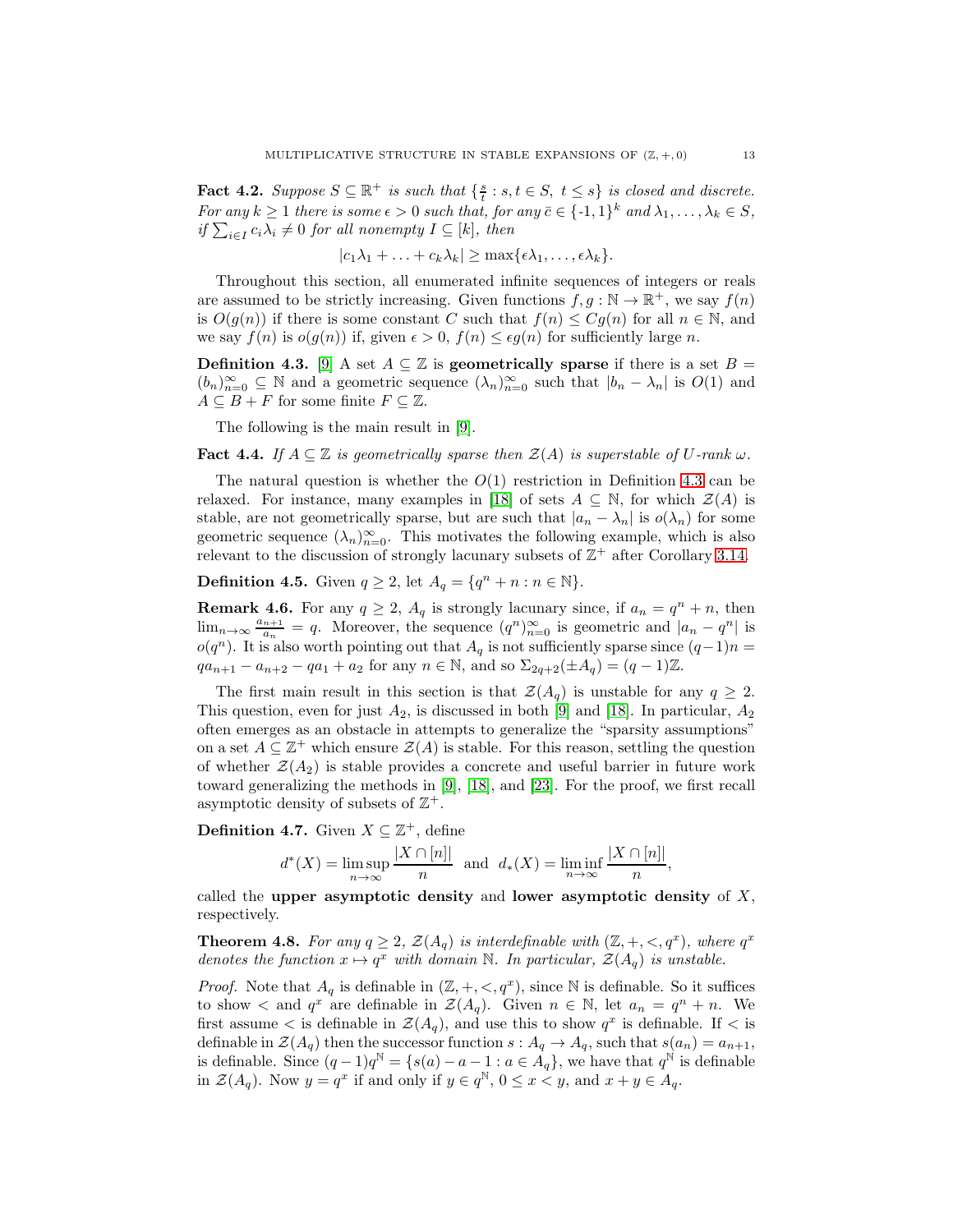Now we show that  $\lt$  is definable in  $\mathcal{Z}(A_q)$ . Since  $\mathcal{Z}(A_q)$  expands the group structure, it suffices to show N is definable. As observed in Remark [4.6,](#page-12-2) the following identity holds for any  $n \in \mathbb{N}$ ,

$$
(1-q)n = a_{n+2} - qa_{n+1} + q - 2.
$$

Define

$$
B = (q-1)\mathbb{Z} \cap \{u - qv + q - 2 : u, v \in A_q\},\
$$

Then B is definable in  $\mathcal{Z}(A_q)$ , and  $\{b \in B : b \leq 0\} = (q-1)\mathbb{Z}_{\leq 0}$ . Let  $X =$  ${b \in B : b > 0}$  and  $C = ((q - 1)Z^+) \setminus X$ . Then C is definable in  $\mathcal{Z}(A_q)$  since  $C = ((q-1)\mathbb{Z})\backslash B.$ 

To prove  $\mathcal{Z}(A_q)$  defines N, we will show  $d^*(X) = 0$ . This will suffice since, if  $d^*(X) = 0$ , then  $d_*(C) = d_*((q-1)\mathbb{Z}^+) - d^*(X) = \frac{1}{q-1} > 0$  and so, by a result of Nash and Nathanson [\[22,](#page-18-24) Lemma 1], there is some  $n > 0$  such that  $\Sigma_n(C\cup\{0,1\})=\mathbb{N}.$ 

To show  $d^*(X) = 0$ , let V be the set of  $z \in \mathbb{Z}^+$  such that  $z = u - qv + q - 2$  for some  $u, v \in A_q$ . Then  $X = V \cap (q-1)\mathbb{Z}^+$ , so it suffices to show  $d^*(V) = 0$ . Any element of V is of the form

$$
a_l - qa_k + q - 2 = q^l - q^{k+1} + l - kq + q - 2,
$$

for some  $k, l \geq 0$ . Since every element of V is positive, we claim that k and l must also satisfy  $k + 1 \leq l$ . Indeed, if  $l \leq k$ , then

$$
a_l - qa_k + q - 2 \le q^l (1 - q^{k-l+1}) + k + q - kq - 2 \le 0.
$$

So, setting  $r = l - k - 1$ , we have that every element of V is of the form,

$$
f(k,r) := q^{k+1}(q^r - 1) + k + r - kq + q - 1,
$$

for some  $k \geq 0$  and  $r \geq 0$ . Given  $n \geq 1$ , define

$$
g(n) = |\{(k, r) \in \mathbb{N} \times \mathbb{N} : 1 \le f(k, r) \le n\}|.
$$

Then  $|V \cap [n]| \le g(n)$  and so, to show  $d^*(V) = 0$ , it suffices to show  $g(n)$  is  $o(n)$ . In the following, log denotes  $log<sub>q</sub>$ . First note that if  $r \geq 1$  then

$$
f(k,r) \ge q^{k+1} - kq \ge q^k,
$$

and so if  $f(k,r) \leq n$  then  $k \leq \log n$ . On the other hand,  $f(k, 0) = (k-1)(1-q)$ , and so  $f(k, 0) \leq 0$  whenever  $k \geq 1$ . Thus, for any  $k, r \geq 0$ , if  $1 \leq f(k, r) \leq n$  then  $k \leq \log n$ . Now we also have

$$
f(k,r) \ge q^r - 1 - kq + q - 1 \ge q^r - kq.
$$

Therefore, for any  $k, r \geq 0$ , if  $1 \leq f(k,r) \leq n$  then

$$
q^r \le n + kq \le n + q \log n \le (q+1)n,
$$

and so  $r \leq c + \log n$  for  $c = \log(q+1)$ . Altogether, for any  $k, r \geq 0$ , if  $1 \leq f(k, r) \leq n$ then  $k \leq \log n$  and  $r \leq c + \log n$ , and so

$$
g(n) \le (c + \log n) \log n,
$$

So  $g(n)$  is  $o(n)$ , as desired.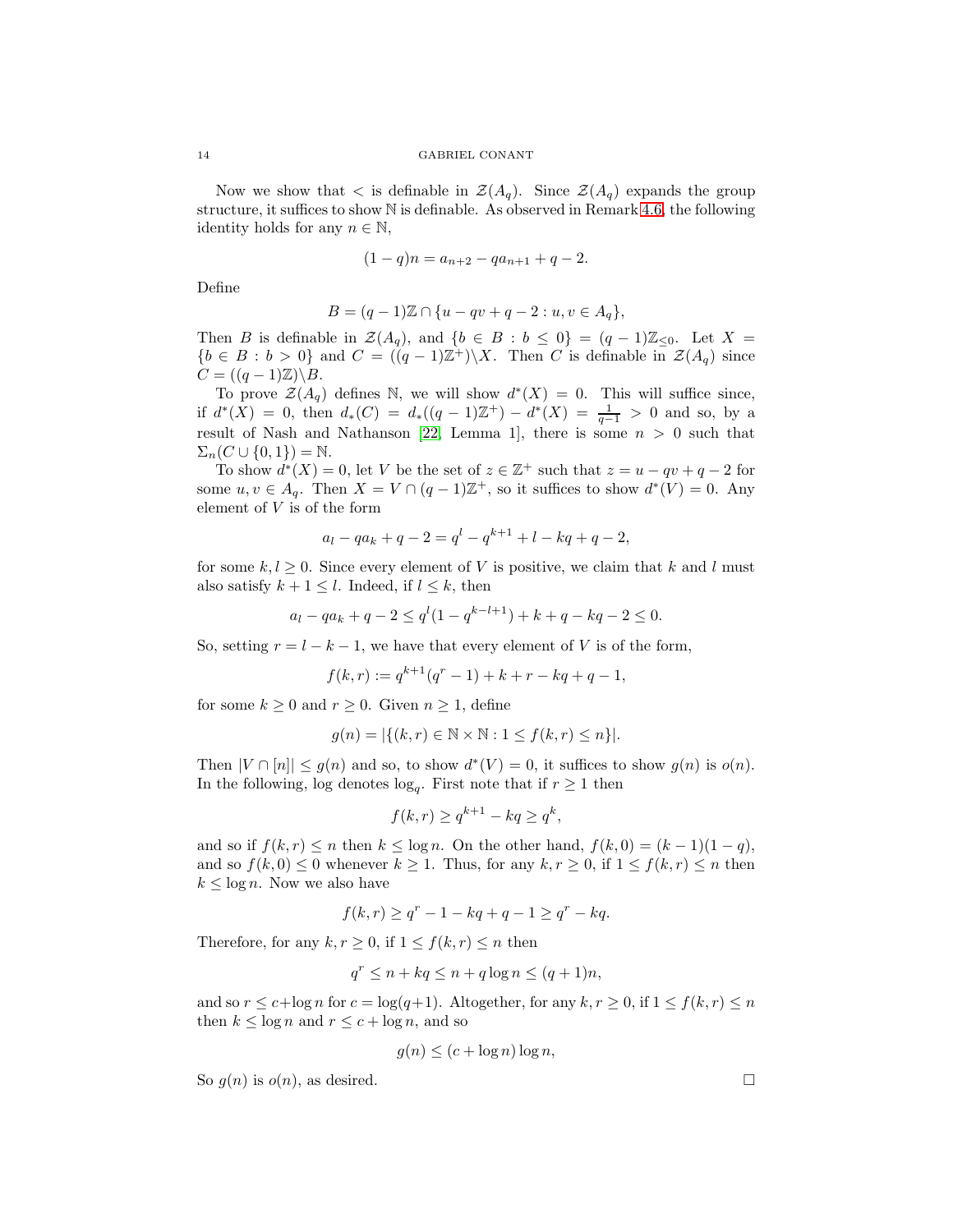Quantifier elimination and decidability for  $(\mathbb{Z}, +, <, q^x)$  was investigated by Se-menov [\[31\]](#page-19-6). In [\[8\]](#page-18-22), Cherlin and Point give a detailed account for  $q = 2$ . It is also interesting to note that  $(\mathbb{Z}, +, <, q^{\mathbb{N}})$  is a proper reduct of  $(\mathbb{Z}, +, <, q^x)$ . In particular, if  $V_q: \mathbb{Z}^+ \to q^{\mathbb{N}}$  is such that  $V_q(x)$  is the greatest power of q dividing x, then  $(\mathbb{Z}, +, <, V_q(x))$  is decidable while  $(\mathbb{Z}, +, <, q^x, V_q(x))$  is undecidable.<sup>[1](#page-14-1)</sup> It follows that  $q^x$  is not definable in  $(\mathbb{Z}, +, <, V_q(x))$ , and thus not definable in  $(\mathbb{Z}, +, <, q^{\mathbb{N}})$ .

Theorem [4.8](#page-12-1) shows that if  $O(1)$  is weakened to  $O(n)$  in Definition [4.3,](#page-12-0) then the resulting analog of Fact [4.4](#page-12-3) fails. So we ask:

Question 4.9. Is there a set  $A \subseteq \mathbb{N}$  such that  $\mathcal{Z}(A)$  is unstable and  $|a_n - \lambda_n|$  is  $o(n)$ , for some geometric sequence  $(\lambda_n)_{n=0}^{\infty}$ ?

The second main result of this section is that the asymptotic bound  $O(1)$  underlying Fact [4.4](#page-12-3) can be substantially weakened if one makes further assumptions on the associated geometric sequence.

<span id="page-14-2"></span>**Definition 4.10.** A set  $A \subseteq \mathbb{Z}$  is independently sparse if there is a set  $B =$  $(b_n)_{n=0}^{\infty} \subseteq \mathbb{N}$  and a geometric sequence  $(\lambda_n)_{n=0}^{\infty}$  such that  $\{\lambda_n : n \in \mathbb{N}\}\$  is  $\mathbb{Q}$ -linearly independent,  $|b_n - \lambda_n|$  is  $o(\lambda_n)$ , and  $A \subseteq B + F$  for some finite  $F \subseteq \mathbb{Z}$ .

<span id="page-14-4"></span>**Example 4.11.** Suppose  $\tau > 1$  is transcendental. Then the sequence  $(\tau^n)_{n=0}^{\infty}$ is Q-linearly independent and geometric, and so a straightforward example of an independently sparse set, which is not geometrically sparse, is the set enumerated by  $a_n = \llbracket \tau^n \rrbracket + n$  (where  $\llbracket \cdot \rrbracket$  denotes integer part). More generally, fix algebraically independent reals  $\tau_1, \ldots, \tau_k > 1$  and define  $(\lambda_n)_{n=0}^{\infty}$  such that  $\lambda_0 = \tau_1$  and  $\lambda_{n+1} =$  $c_n \tau_{i_n} \lambda_n$  for arbitrarily chosen  $c_n \in \mathbb{Z}^+$  and  $i_n \in [k]$ . Then  $(\lambda_n)_{n=0}^{\infty}$  is  $\mathbb{Q}$ -linearly independent and geometric. So for any function  $g: \mathbb{N} \to \mathbb{R}^+$  such that  $g(n)$  is  $o(\lambda_n)$ (e.g. if  $g(n)$  is  $2^{o(n)}$ ), the set  $A = \{\llbracket \lambda_n + g(n) \rrbracket : n \in \mathbb{N}\}\$ is independently sparse (taking  $B = A$  and  $F = \{0\}$  in Definition [4.10\)](#page-14-2).

Remark 4.12. The class of independently sparse sets satisfies the following strong closure property: if  $A \subseteq \mathbb{Z}$  is independently sparse and  $F \subseteq \mathbb{Z}$  is finite, then any subset of  $A + F$  is independently sparse. The class of geometrically sparse sets also satisfies this property.

The main result of this section is the following theorem.

<span id="page-14-0"></span>**Theorem 4.13.** If  $A \subseteq \mathbb{Z}$  is independently sparse and infinite then  $\mathcal{Z}(A)$  is superstable of  $U$ -rank  $\omega$ .

Remark 4.14. Theorem [4.13](#page-14-0) generalizes the "transcendental limit" case of a result of Lambotte and Point [\[18,](#page-18-11) Theorem 3.8], which shows that if  $A = (a_n)_{n=0}^{\infty}$  is such that  $|a_n - \alpha \tau^n|$  is  $o(\tau^n)$  for some  $\alpha > 0$  and transcendental  $\tau > 1$ , then  $\mathcal{Z}(A)$  is superstable of U-rank  $\omega$ .

The proof strategy for Theorem [4.13](#page-14-0) is the same as in Section [3.](#page-5-3) We first show that independently sparse sets are sufficiently sparse, and then we interpret the induced structure on such a set in a superstable structure of finite U-rank.

<span id="page-14-3"></span>**Proposition 4.15.** If  $A \subseteq \mathbb{N}$  is independently sparse then it is sufficiently sparse.

<span id="page-14-1"></span><sup>&</sup>lt;sup>1</sup>The history of the first claim is given in [\[21\]](#page-18-25); the second claim is shown in [\[8\]](#page-18-22) for  $q = 2$ , and the generalization to arbitrary  $q \geq 2$  is straightforward.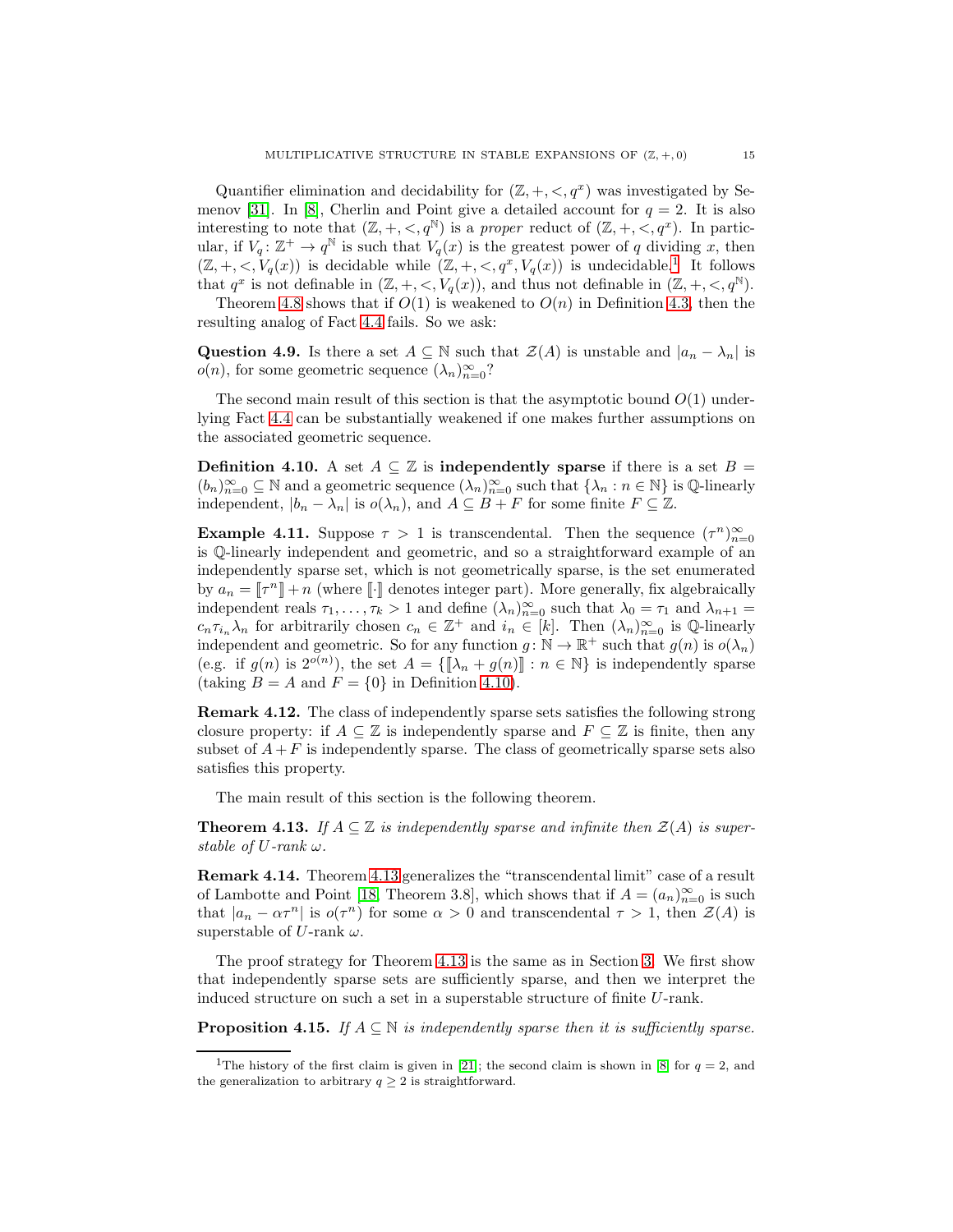*Proof.* First, for any  $A \subseteq \mathbb{Z}$ , A is sufficiently sparse if and only if, for all  $n \geq 1$ ,  $d_*(\Sigma_n(\pm A)\cap \mathbb{Z}^+)=0$  (this is a direct consequence of [\[22\]](#page-18-24); see [\[9,](#page-18-10) Proposition 4.2]). It follows that if  $A \subseteq \mathbb{Z}$  is sufficiently sparse and  $F \subseteq \mathbb{Z}$  is finite, then  $A + F$  is sufficiently sparse (see, e.g, [\[9,](#page-18-10) Lemma 4.3]). Altogether, to prove the claim, it suffices to fix  $A = (a_n)_{n=0}^{\infty} \subseteq \mathbb{N}$  and a Q-linearly independent geometric sequence  $(\lambda_n)_{n=0}^{\infty}$ , such that  $|a_n - \lambda_n|$  is  $o(\lambda_n)$ , and prove that A is sufficiently sparse.

Given  $k \ge 1$  and  $\bar{c} \in \{-1,1\}^k$ , let  $X(\bar{c}) = \{\bar{n} \in \mathbb{N}^k : c_1 a_{n_1} + \ldots + c_k a_{n_k} \ne 0\},\$ and then define  $X_*(\bar{c}) = \{\bar{n} \in \mathbb{N}^k : (n_i)_{i \in I} \in X((c_i)_{i \in I})\}$  for all nonempty  $I \subseteq [k]\}.$ *Claim:* For any  $k \geq 1$ , there is  $\epsilon > 0$  and  $N > 0$  such that, for any  $\bar{c} \in \{-1,1\}^k$  and  $\bar{n} \in X_*(\bar{c}),$  if  $\max \bar{n} \ge N$  then  $|c_1a_{n_1} + \ldots + c_ka_{n_k}| \ge \epsilon \lambda_{\max \bar{n}}.$ 

*Proof*: Given  $k \geq 1$ ,  $\bar{c} \in \{-1, 1\}^k$ , and  $\bar{n} \in \mathbb{N}^k$ , set  $g(\bar{c}, \bar{n}) = c_1 \lambda_{n_1} + \ldots + c_k \lambda_{n_k}$ . Fix  $k \geq 1, \, \bar{c} \in \{-1,1\}^k$ , and  $\bar{n} \in \mathbb{N}^k$ , and suppose  $g(\bar{c}, \bar{n}) = 0$ . We first show  $\bar{n} \notin X(\bar{c})$ . Let P be the partition of [k] induced by the equivalence relation  $n_i = n_j$ . Given  $P \in$ P, let  $n_P$  be the unique value of  $n_i$  for  $i \in P$ , and let  $c_P = \sum_{i \in P} c_i$ . Then  $n_P \neq n_Q$ F, let  $h_p$  be the dilique value of  $h_i$  for  $i \in I$ , and let  $c_p - \sum_{i \in P} c_i$ . Then  $h_p + h_q$  for distinct  $P, Q \in \mathcal{P}$ , and  $\sum_{i \in P} c_i \lambda_{n_i} = g(\bar{c}, \bar{n}) = 0$ . By Q-linear independence,  $c_P = 0$  for all  $P \in \mathcal{P}$ . Therefore  $c_1 a_{n_1} + \ldots + c_k a_{n_k} = \sum_{P \in \mathcal{P}} c_P a_{n_P} = 0$ .

By Fact [4.2](#page-12-4) and the above, there is  $\epsilon > 0$  such that  $|g(\bar{c}, \bar{n})| \geq 4\epsilon \lambda_{\max \bar{n}}$  for all  $\bar{c} \in \{-1,1\}^k$  and  $\bar{n} \in X_*(\bar{c})$ . For  $n \in \mathbb{N}$ , let  $\theta_n = a_n - \lambda_n$ . Since  $|a_n - \lambda_n|$  is  $o(\lambda_n)$ , there is  $M > 0$  such that for all  $n \ge M$ ,  $|\theta_n| \le \frac{2\epsilon}{k} \lambda_n$ . Define

 $\theta = \max\{|c_1\theta_{n_1} + \ldots + c_l\theta_{n_l}| : l < k, \bar{c} \in \{-1,1\}^l, n_i < M \text{ for all } 1 \leq i \leq l\}.$ 

For any  $\bar{c} \in \{-1,1\}^k$  and  $\bar{n} \in \mathbb{N}^k$ , if  $\max \bar{n} \geq M$  then

$$
|c_1\theta_{n_1} + \ldots + c_k\theta_{n_k}| \leq \theta + 2\epsilon\lambda_{\max \bar{n}}.
$$

Therefore, for any  $\bar{c} \in \{-1,1\}^k$  and  $\bar{n} \in X(\bar{c})$ , if max  $\bar{n} \geq M$  then

$$
|c_1a_{n_1}+\ldots+c_ka_{n_k}|\geq |g(\bar{c},\bar{n})|-|c_1\theta_{n_1}+\ldots+c_k\theta_{n_k}|\geq 2\epsilon\lambda_{\max}\bar{n}-\theta.
$$

Now choose  $N \geq M$  such that  $\epsilon \lambda_N \geq \theta$ .  $\qquad \qquad \vdots$ 

Fix  $k \geq 1$ . We want to show  $\Sigma_k(\pm A)$  does not contain a nontrivial subgroup of Z. Let  $B = \Sigma_k(\pm A) \cap \mathbb{Z}^+$ . We will show  $d^*(B) = 0$ . Define  $f : B \to \mathbb{N}$  so that, given  $x \in B$ ,  $f(x) = \max \bar{n}$  where  $\bar{n} \in \mathbb{N}^l$  for some  $l \leq k$  and  $c_1 a_{n_1} + \ldots + c_l a_{n_l} \doteq x$  for some  $\bar{c} \in \{-1,1\}^l$ . By the claim, we may fix  $\epsilon > 0$  and  $N > 0$  such that for all  $x \in B$ , if  $f(x) \geq N$  then  $x \geq \epsilon \lambda_{f(x)}$ . Let  $b = \inf \{ \frac{\lambda_{n+1}}{\lambda_n} \}$  $\frac{n+1}{\lambda_n}$ :  $n \in \mathbb{N}$ . Then  $b > 1$  since  $(\lambda_n)_{n=0}^{\infty}$ is geometric. For any  $n \ge N$ , if  $x \in B \cap [n]$  then  $f(x) \le \max\{N, \log_b \frac{n}{\epsilon \lambda_0}\} \le c \log n$ for some  $c = c(k)$ . Fix  $n \in \mathbb{N}$ . For  $m \in \mathbb{N}$ , let  $B_m = \{x \in B \cap [n] : f(x) = m\}$ . We have shown that  $B \cap [n] = \bigcup_{m \leq c \log n} B_m$ . By definition of  $f, |B_m| \leq (3m)^k$  for any  $m \in \mathbb{N}$ . Altogether

$$
|B \cap [n]| \le \sum_{m \le c \log n} (3m)^k \le (c \log n)(3c \log n)^k = 3^k c^{k+1} (\log n)^{k+1}.
$$

Altogether, we have  $d^*(B) = 0$ , as desired.

For the rest of the section, we fix  $A \subseteq \mathbb{Z}$ , which is independently sparse witnessed by  $B = (b_n)_{n=0}^{\infty} \subseteq \mathbb{N}, (\lambda_n)_{n=0}^{\infty} \subseteq \mathbb{R}^+,$  and  $F \subseteq \mathbb{Z}$ . We assume  $A = (a_n)_{n=0}^{\infty}$  is infinite, and thus we can construct a function  $f: \mathbb{N} \to \mathbb{N}$  such that, for each  $n \in \mathbb{N}$ ,  $a_n = b_{f(n)} + r_n$  for some  $r_n \in F$ . By enlarging F, we may assume without loss of generality that f is weakly increasing, i.e.  $m \leq n$  implies  $f(m) \leq f(n)$ . Given  $k \geq 1$ and  $\bar{n} \in \mathbb{N}^k$ , let  $\mathcal{P}(\bar{n})$  be the partition of [k] induced by the equivalence relation  $f(n_i) = f(n_i)$ .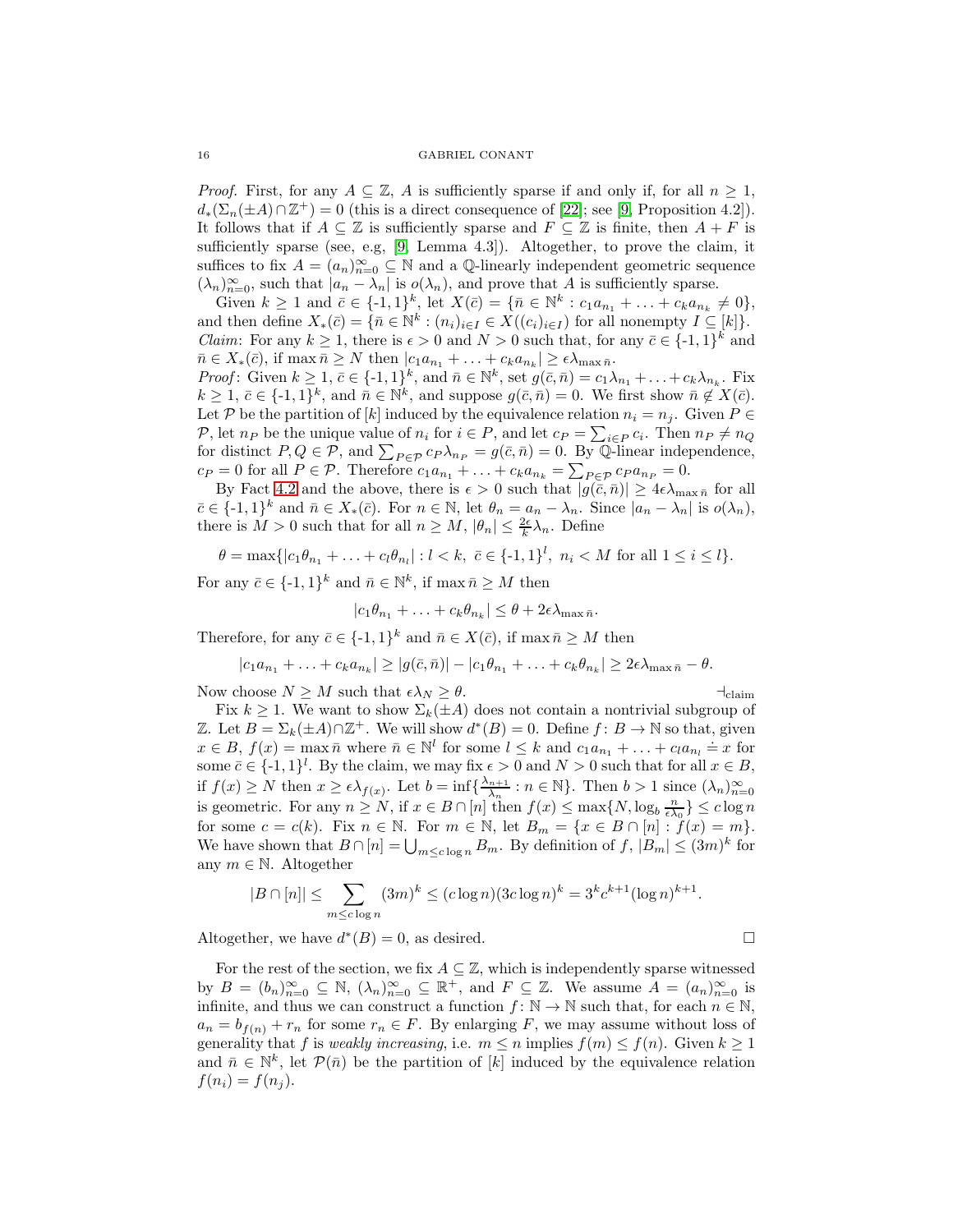**Definition 4.16.** Given  $k \geq 1$ ,  $\bar{c} \in \{-1, 1\}^k$ , and  $r \in \mathbb{Z}$ , define

$$
A(\bar{c},r) = \{\bar{n} \in \mathbb{N}^k : c_1 a_{n_1} + \ldots + c_k a_{n_k} = r\}.
$$

Define  $A_0(\bar{c}, r) = \{ \bar{n} \in A(\bar{c}, r) : \sum_{i \in P} c_i \neq 0 \text{ for all } P \in \mathcal{P}(\bar{n}) \}.$ 

Let  $\mathcal{N}_\mathfrak{s}$  denote the expansion of  $\mathcal{N}_{1,\mathfrak{s}} = (\mathbb{N}, x \mapsto x + 1)$  by unary predicates for all subsets of N. Our goal is to interpret  $A_0^{\mathcal{Z}}$  in  $\mathcal{N}_{\mathfrak{s}}^1$ , and the next lemma shows that, using the successor function and arbitrary unary predicates, we may reduce to sets of the form  $A_0(\bar{c}, r)$ . The proof is elementary but technical.

<span id="page-16-0"></span>**Lemma 4.17.** Suppose  $A_0(\bar{c}, r)$  is definable in  $\mathcal{N}_\mathfrak{s}^1$  for all  $k \geq 1$ ,  $\bar{c} \in \{-1, 1\}^k$ , and  $r \in \mathbb{Z}$ . Then  $A(\bar{c}, r)$  is definable in  $\mathcal{N}_{\mathfrak{s}}^1$  for all  $k \geq 1$ ,  $\bar{c} \in \{-1, 1\}^k$ , and  $r \in \mathbb{Z}$ .

*Proof.* Assume  $A_0(\bar{c}, r)$  is definable in  $\mathcal{N}_\mathfrak{s}^1$  for all  $k \geq 1$ ,  $\bar{c} \in \{-1, 1\}^k$ , and  $r \in \mathbb{Z}$ . We may fix an integer  $K \geq 0$  such that, for all  $m, n \in \mathbb{N}$ , if  $f(m) = f(n)$  then  $|m-n| \leq K$ . We use [-K, K] for the interval of integers from -K to K. Fix  $k \geq 1$ ,  $\bar{c} \in \{-1,1\}^k$ , and  $r \in \mathbb{Z}$ .

Let P be the set of partitions of  $[k]$ . Fix  $\mathcal{P} \in \mathbb{P}$ . Then  $\mathcal{P}$  determines the following objects (which depend only on initial choice of  $P$ ). Given  $P \in \mathcal{P}$ , let  $c_P = \sum_{i \in P} c_i$ . Let  $\mathcal{Q} = \{P \in \mathcal{P} : c_P = 0\}, E = \prod_{P \in \mathcal{Q}} [K, K]^P$ , and  $I = \bigcup \mathcal{Q}$ . Let  $\Sigma(\mathcal{P}) = F^I$ .

For a fixed  $P \in \mathbb{P}$  and  $\sigma = (s_i)_{i \in I} \in \Sigma(\mathcal{P})$ , we define a set  $X(\mathcal{P}, \sigma)$  as follows. Identify elements of E as  $\mathfrak{u} = (\bar{u}_P)_{P \in \mathcal{Q}}$ , where  $\bar{u}_P \in [-K, K]^P$  for all  $P \in \mathcal{Q}$ . Identify elements of  $\mathbb{N}^{\mathcal{Q}}$  as  $\mathfrak{n} = (n_P)_{P \in \mathcal{Q}}$ . Given  $\mathfrak{u} \in E$  and  $\mathfrak{n} \in \mathbb{N}^{\mathcal{Q}}$ , define  $\mathfrak{u} \oplus \mathfrak{n}$  to be the tuple  $\bar{n} \in \mathbb{N}^I$  such that for  $P \in \mathcal{Q}$  and  $i \in P$ ,  $n_i = n_P + u_{P,i}$ . Given  $P \in \mathcal{Q}$ and  $\bar{u} \in [-K, K]^P$ , define

$$
U(P, \bar{u}) = \left\{ n \in \mathbb{N} : \begin{array}{l} f(n + u_i) = f(n + u_i) \text{ for all } i, j \in P, \text{ and} \\ a_{n + u_i} = b_{f(n + u_i)} + s_i \text{ for all } i \in P. \end{array} \right\}
$$

Given  $P \in \mathcal{Q}$ , set  $s_P = \sum_{i \in P} c_i s_i$ . Let  $s = r - \sum_{i \in P} \in \mathcal{Q} s_P$ . Note that, by construction, we may view  $A_0((c_i)_{i \notin I}, s)$  as a subset of  $\mathbb{N}^{\lfloor k \rfloor \setminus I}$ . Given  $\bar{m} \in \mathbb{N}^I$  and  $\bar{n} \in \mathbb{N}^{\lfloor k \rfloor \setminus I}$ , let  $\bar{n} \otimes \bar{m}$  be the tuple  $\bar{v} \in \mathbb{N}^k$  such that  $v_i = m_i$  if  $i \in I$  and  $v_i = n_i$  if  $i \notin I$ . Finally, we define

$$
X(\mathcal{P}, \sigma) = \bigcup_{\mathfrak{u} \in E} \left\{ \bar{n}_* \otimes (\mathfrak{u} \oplus \mathfrak{n}) : \bar{n}_* \in A_0((c_i)_{i \notin I}, s), \ \mathfrak{n} \in \prod_{P \in \mathcal{Q}} U(P, \bar{u}_P) \right\}.
$$

Given a fixed  $\mathfrak{u} \in E$ , the set  $\{\mathfrak{u} \oplus \mathfrak{n} : \mathfrak{n} \in \prod_{P \in \mathcal{Q}} U(P, \bar{u}_P)\}$  is definable in  $\mathcal{N}_s^1$ using the successor function and unary predicates. By assumption,  $A_0((c_i)_{i\notin I}, s)$  is definable in  $\mathcal{N}_{\mathfrak{s}}^1$ . Therefore, since E is finite,  $X(\mathcal{P}, \sigma)$  is definable in  $\mathcal{N}_{\mathfrak{s}}^1$ .

Let  $\Delta = \{(\mathcal{P}, \sigma) : \mathcal{P} \in \mathbb{P}, \sigma \in \Sigma(\mathcal{P})\},\$ and note that  $\Delta$  is finite. To finish the proof, we show

$$
A(\bar{c},r) = \bigcup_{(\mathcal{P},\sigma)\in\Delta} X(\mathcal{P},\sigma).
$$

For the right-to-left direction, fix  $(\mathcal{P}, \sigma) \in \Delta$ ,  $\mathfrak{u} \in E$ ,  $\bar{n}_{*} \in A_0((c_i)_{i \notin I}, s)$ , and  $\mathfrak{n} \in \prod_{P \in \mathcal{Q}} U(P, \bar{u}_P)$ . We show  $\bar{n}_* \otimes (\mathfrak{u} \oplus \mathfrak{n}) \in A(\bar{c}, r)$ . Write the tuple  $\bar{n}_* \otimes (\mathfrak{u} \oplus \mathfrak{n})$ as  $\bar{n} \in \mathbb{N}^k$  where, for  $i \notin I$  we have  $n_i = n_{*,i}$  and, for  $i \in P \in \mathcal{Q}$ ,  $n_i = n_P + u_{P,i}$ . For each  $P \in \mathcal{Q}$ , since  $n_P \in U(P, \bar{u}_P)$ , we may let  $m_P$  be the common value of  $f(n_P + u_{P,i})$  for  $i \in P$ . In particular,  $a_{n_P + u_{P,i}} = b_{m_P} + s_i$  for all  $i \in P \in \mathcal{Q}$ .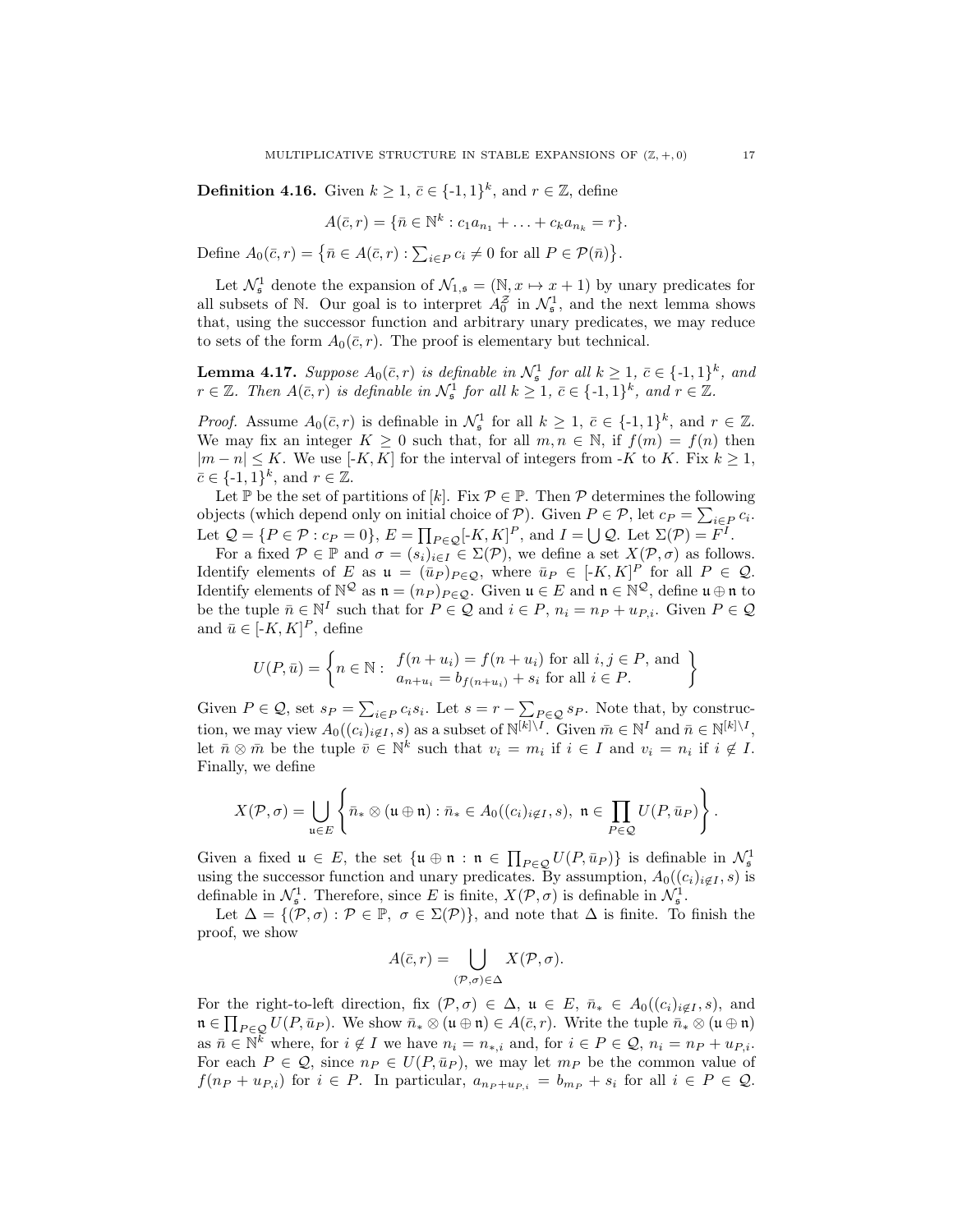Therefore,

$$
\sum_{i \in [k]} c_i a_{n_i} = \sum_{i \notin I} c_i a_{n_i} + \sum_{i \in I} c_i a_{n_i} = s + \sum_{P \in \mathcal{Q}} \sum_{i \in P} c_i a_{n_P + u_{P,i}} = s + \sum_{P \in \mathcal{Q}} \sum_{i \in P} c_i (b_{m_P} + s_i)
$$

$$
= s + \sum_{P \in \mathcal{Q}} \left( c_P b_{m_P} + \sum_{i \in P} c_i s_i \right) = s + \sum_{P \in \mathcal{Q}} s_P = r.
$$

So  $\bar{n} \in A(\bar{c}, r)$ , as desired. For the left-to-right containment, fix  $\bar{n} \in A(\bar{c}, r)$ . Let  $\mathcal{P} = \mathcal{P}(\bar{n})$  and  $\sigma = (r_{n_i})_{i \in I(\mathcal{P})}$ . We want to show  $\bar{n} \in X(\mathcal{P}, \sigma)$ . Let  $\bar{n}_* = (n_i)_{i \notin I}$ . For each  $P \in \mathcal{Q}$ , fix some  $i_P \in P$  and let  $\mathfrak{n} = (n_{i_P})_{P \in \mathcal{P}}$ . Then, for each  $P \in \mathcal{Q}$ , let  $\bar{u}_P = (n_i - n_{i_P})_{i \in P}$ . By construction,  $n_{i_P} \in U(P, \bar{u}_P)$  for all  $P \in \mathcal{Q}$ . By choice of K,  $u \in E$ . By construction,  $\bar{n} = \bar{n}_{*} \otimes (u \oplus \mathfrak{n})$ . So it remains to verify  $\bar{n}_{*} \in A_0((c_i)_{i \notin I}, s)$ (where recall  $s = r - \sum_{P \in \mathcal{Q}} \sum_{i \in P} r_{n_i}$  $\sum$ ). Similar to the equations above, we have  $i\in I$   $c_i a_{n_i} = \sum_{P \in \mathcal{Q}} \sum_{i \in P} \sum_{r=1}^{n_i} \sum_{i \in I} \sum_{i \in I} \sum_{i \in I} \sum_{i \in I} \sum_{i \in I} \sum_{i \in I} \sum_{i \in I} \sum_{i \in I} \sum_{i \in I} \sum_{i \in I} \sum_{i \in I} \sum_{i \in I} \sum_{i \in I} \sum_{i \in I} \sum_{i \in I} \sum_{i \in I} \sum_{i \in I} \sum_{i \in I} \sum_{i \in I} \sum_{i \in I} \sum_{i \in I} \sum_{i \in$ 

<span id="page-17-0"></span>**Lemma 4.18.**  $A_0(\bar{c}, r)$  is finite for any  $k \geq 1$ ,  $\bar{c} \in \{-1, 1\}^k$ , and  $r \in \mathbb{Z}$ .

*Proof.* Fix  $k \geq 1$ ,  $\overline{c} \in \{-1, 1\}^k$ , and  $r \in \mathbb{Z}$ . Define  $C = \{\sum_{i \in I} c_i : I \subseteq [k]\}$  and  $S = \{|c|\lambda_n : n \in \mathbb{N}, c \in C\backslash\{0\}\}.$  Since C is finite we still have that the set  $\{\frac{s}{t}: s,t \in S, t \leq s\}$  is closed and discrete. By Fact [4.2,](#page-12-4) we may fix  $\epsilon > 0$  such that, for any  $1 \leq l \leq k$ ,  $\bar{n} \in \mathbb{N}^l$ , and  $c'_1, \ldots, c'_l \in C$ , if  $\sum_{i \in I} c'_i \lambda_{n_i} \neq 0$  for all nonempty  $I \subseteq [l],$  then  $|c'_1 \lambda_{n_1} + \ldots + c'_l \lambda_{n_l}| \geq \epsilon \lambda_{\max \bar{n}}$ . Let  $R = \max\{|x| : x \in F\}$ .

For a contradiction, suppose we have an infinite sequence  $(\bar{n}(t))_{t=0}^{\infty}$  in  $A_0(\bar{c}, r)$ . After passing to a subsequence and permuting indices, we may assume without loss of generality that  $f(n(t)_1) \leq \ldots \leq f(n(t)_k)$  for all  $t \in \mathbb{N}$ . In particular,  $\sup_{t\in\mathbb{N}} f(n(t)_k) = \infty$ . For  $m \in \mathbb{N}$ , let  $\theta_m = b_m - \lambda_m$ . Since  $|\theta_m|$  is  $o(\lambda_m)$ , there is  $M_0 > 0$  such that  $|\theta_m| \leq \frac{\epsilon}{2k} \lambda_m$  for all  $m \geq M_0$ . Define

$$
d = \max\{|c_1\theta_{m_1} + \ldots + c_l\theta_{m_l}| : l < k, \ m_i < M_0\}.
$$

We may choose  $M \geq M_0$  such that  $r + kR + d < \frac{\epsilon}{2}\lambda_M$ . Choose  $t \in \mathbb{N}$  such that  $f(n(t)_k) \geq M$  and, for  $1 \leq i \leq k$ , let  $m_i = f(n(t)_i)$ . Let  $\mathcal{P} = \mathcal{P}(\bar{n}(t))$ . For each  $P \in \mathcal{P}$ , let  $m_P$  be the common value of  $m_i$  for  $i \in P$ , and let  $c_P = \sum_{i \in P} c_i$ . Then  $m_P \neq m_{P'}$  for distinct  $P, P' \in \mathcal{P}$ , and  $c_P \in C \setminus \{0\}$  for all  $P \in \mathcal{P}$  since  $\overline{n} \in A_0(\overline{c}, r)$ . Let  $\bar{m} = (m_P)_{P \in \mathcal{P}}$  and  $\Lambda = \sum_{P \in \mathcal{P}} c_P \lambda_{m_P}$ . Let  $Q \in \mathcal{P}$  be the unique set containing k. By construction,  $m_Q = \max \bar{m} \ge M$ . Since  $\bar{n}(t) \in A_0(\bar{c}, r)$ , we have

$$
|\Lambda|=|r-(c_1(r_{n_1}+\theta_{m_1})+\ldots+c_k(r_{n_k}+\theta_{m_k}))|\leq r+kR+d+\frac{\epsilon}{2}\lambda_{m_Q}<\epsilon\lambda_{m_Q}.
$$

By choice of  $\epsilon$ , it follows that  $\sum_{P \in X} c_P \lambda_{m_P} = 0$  for some nonempty  $X \subseteq \mathcal{P}$ . By Q-linear independence,  $c_P = 0$  for all  $P \in X$ , which is a contradiction.

We can now prove the main result of this section.

*Proof of Theorem [4.13.](#page-14-0)* By Lemmas [4.17](#page-16-0) and [4.18,](#page-17-0)  $A_0^{\mathcal{Z}}$  is a virtual reduct of  $\mathcal{N}_{\mathfrak{s}}^1$ , which is monadically stable of U-rank 1 by Proposition [3.9.](#page-7-0) Now apply Proposition [4.15](#page-14-3) and Corollary [2.14.](#page-5-1)

Remark 4.19. The independently sparse sets described in Example [4.11](#page-14-4) are all of the form  $A = (a_n)_{n=0}^{\infty}$  such that  $|a_n - \lambda_n|$  is  $o(\lambda_n)$  for some Q-linearly independent geometric sequence  $(\lambda_n)_{n=0}^{\infty}$ . So in this case, we may use  $F = \{0\}$  and  $f(x) = x$  in the above analysis. It follows that  $A_0(\bar{c}, r) = A(\bar{c}, r)$  for any  $k \geq 1, \bar{c} \in \{-1, 1\}^k$ , and  $r \in \mathbb{Z}$ . By Lemma [4.18,](#page-17-0)  $A_0^{\mathbb{Z}}$  is interdefinable, via  $n \mapsto a_n$ , with N in the language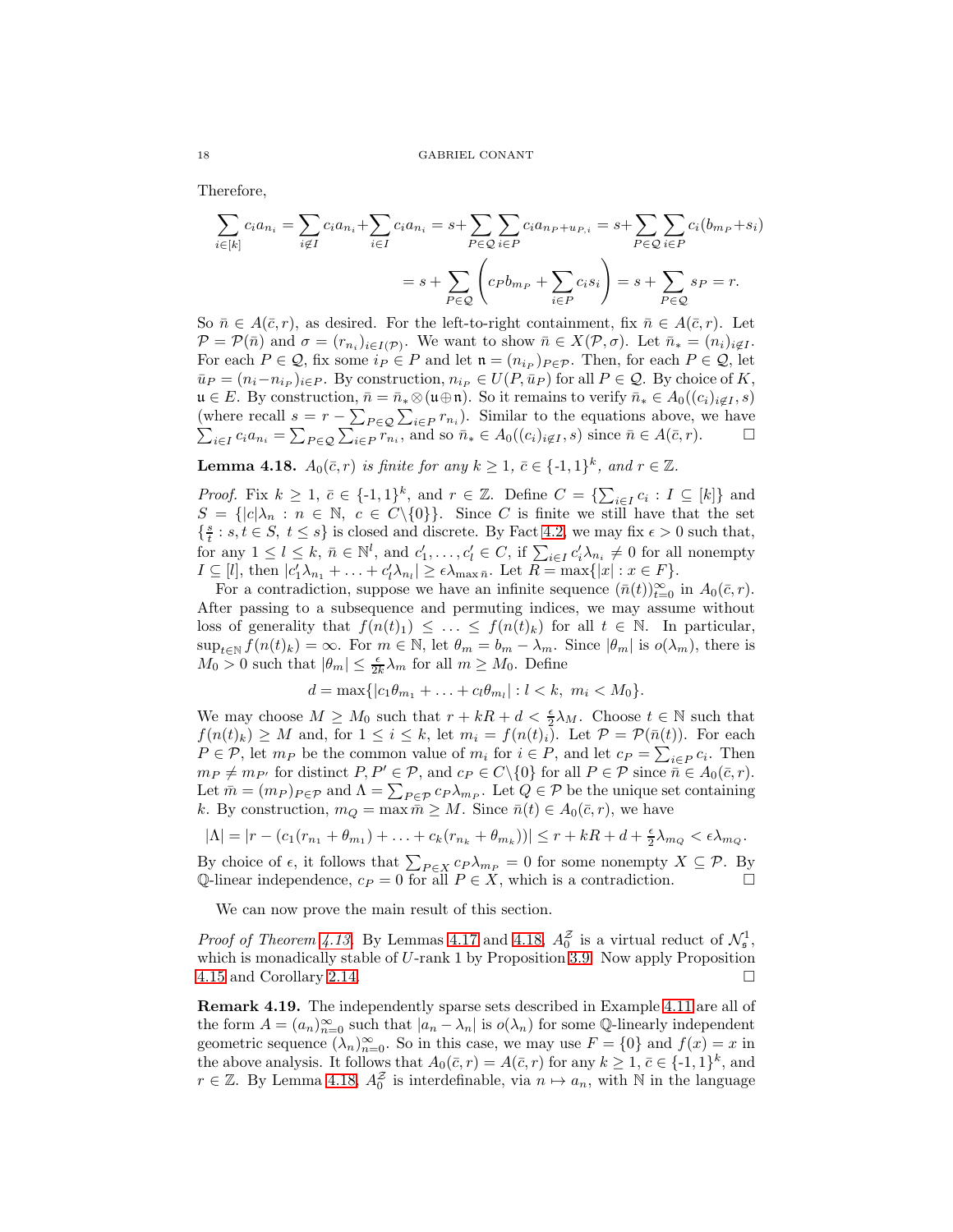of equality, and thus  $A^Z$  is interdefinable, via  $n \mapsto a_n$ , with an expansion of N by unary predicates.

# **REFERENCES**

- <span id="page-18-8"></span>[1] Matthias Aschenbrenner, Alf Dolich, Deirdre Haskell, Dugald Macpherson, and Sergei Starchenko, Vapnik-Chervonenkis density in some theories without the independence property, II, Notre Dame J. Form. Log. 54 (2013), no. 3-4, 311-363. MR 3091661
- <span id="page-18-4"></span>., Vapnik-Chervonenkis density in some theories without the independence property, I, Trans. Amer. Math. Soc. 368 (2016), no. 8, 5889–5949. MR 3458402
- <span id="page-18-5"></span>[3] Oleg Belegradek, Ya'acov Peterzil, and Frank Wagner, Quasi-o-minimal structures, J. Symbolic Logic 65 (2000), no. 3, 1115–1132. MR 1791366 (2001k:03079)
- <span id="page-18-0"></span>[4] Oleg Belegradek and Boris Zilber, The model theory of the field of reals with a subgroup of the unit circle, J. Lond. Math. Soc. (2) 78 (2008), no. 3, 563-579. MR 2456892
- <span id="page-18-23"></span>[5] Alexis Bès, Undecidable extensions of Büchi arithmetic and Cobham-Semënov theorem, J. Symbolic Logic 62 (1997), no. 4, 1280–1296. MR 1617949
- <span id="page-18-21"></span>[6] Alexis Bès, A survey of arithmetical definability, Bull. Belg. Math. Soc. Simon Stevin (2001), no. suppl., 1–54, A tribute to Maurice Boffa. MR 1900397
- <span id="page-18-14"></span>[7] Enrique Casanovas and Martin Ziegler, Stable theories with a new predicate, J. Symbolic Logic 66 (2001), no. 3, 1127–1140. MR 1856732
- <span id="page-18-22"></span>[8] Gregory Cherlin and Françoise Point, On extensions of Presburger arithmetic, Proceedings of the fourth Easter conference on model theory (Gross Köris, 1986), Seminarberichte, vol. 86, Humboldt Univ. Berlin, 1986, pp. 17–34. MR 884718
- <span id="page-18-10"></span><span id="page-18-6"></span>[9] Gabriel Conant, Stability and sparsity in sets of natural numbers, arXiv:1701.01387, 2017.
- [10] Alfred Dolich and John Goodrick, Strong theories of ordered Abelian groups, Fund. Math. 236 (2017), no. 3, 269–296. MR 3600762
- <span id="page-18-1"></span>[11] Lou van den Dries and Ayhan Günaydın, The fields of real and complex numbers with a small multiplicative group, Proc. London Math. Soc.  $(3)$  93  $(2006)$ , no. 1, 43–81. MR 2235481
- <span id="page-18-12"></span>[12] J.-H. Evertse, H. P. Schlickewei, and W. M. Schmidt, Linear equations in variables which lie in a multiplicative group, Ann. of Math. (2) 155 (2002), no. 3, 807-836. MR 1923966
- <span id="page-18-13"></span>[13] Harry Furstenberg, *Disjointness in ergodic theory, minimal sets, and a problem in Diophan*tine approximation, Math. Systems Theory 1 (1967), 1–49. MR 0213508
- <span id="page-18-3"></span>[14] U. Hrushovski and A. Pillay, Weakly normal groups, Logic colloquium '85 (Orsay, 1985), Stud. Logic Found. Math., vol. 122, North-Holland, Amsterdam, 1987, pp. 233–244. MR 895647
- <span id="page-18-17"></span>[15] Shingo Ibuka, Hirotaka Kikyo, and Hiroshi Tanaka, Quantifier elimination for lexicographic products of ordered abelian groups, Tsukuba J. Math. 33 (2009), no. 1, 95–129. MR 2553840
- <span id="page-18-20"></span>[16] A. A. Ivanov, The structure of superflat graphs, Fund. Math. 143 (1993), no. 2, 107–117. MR 1240628 (94g:03071)
- <span id="page-18-18"></span>[17] Moshe Jarden and Władysław Narkiewicz, On sums of units, Monatsh. Math.  $150$  (2007), no. 4, 327–332. MR 2309537
- <span id="page-18-19"></span><span id="page-18-11"></span>[18] Quentin Lambotte and Françoise Point, On expansions of  $(\mathbb{Z}, +, 0)$ , arXiv:1702.04795, 2017.
- [19] Michael C. Laskowski, Mutually algebraic structures and expansions by predicates, J. Symbolic Logic 78 (2013), no. 1, 185–194. MR 3087069
- <span id="page-18-15"></span>[20] David Marker, Model theory, Graduate Texts in Mathematics, vol. 217, Springer-Verlag, New York, 2002. MR 1924282 (2003e:03060)
- <span id="page-18-25"></span>[21] Christian Michaux and Roger Villemaire, Presburger arithmetic and recognizability of sets of natural numbers by automata: new proofs of Cobham's and Semenov's theorems, Ann. Pure Appl. Logic 77 (1996), no. 3, 251–277. MR 1370990 (97g:03059)
- <span id="page-18-24"></span>[22] John C. M. Nash and Melvyn B. Nathanson, Cofinite subsets of asymptotic bases for the positive integers, J. Number Theory 20 (1985), no. 3, 363–372. MR 797183
- <span id="page-18-9"></span>[23] Daniel Palacín and Rizos Sklinos, On superstable expansions of free Abelian groups, Notre Dame J. Form. Log. 59 (2018), no. 2, 157–169. MR 3778304
- <span id="page-18-16"></span>[24] Anand Pillay, An introduction to stability theory, Oxford Logic Guides, vol. 8, The Clarendon Press Oxford University Press, New York, 1983. MR 719195 (85i:03104)
- <span id="page-18-2"></span>[25]  $\_\_\_\_\_\_\_\$  The model-theoretic content of Lang's conjecture, Model theory and algebraic geometry, Lecture Notes in Math., vol. 1696, Springer, Berlin, 1998, pp. 101–106. MR 1678531
- <span id="page-18-7"></span>[26] Françoise Point, On decidable extensions of Presburger arithmetic: from A. Bertrand numeration systems to Pisot numbers, J. Symbolic Logic 65 (2000), no. 3, 1347–1374. MR 1791380